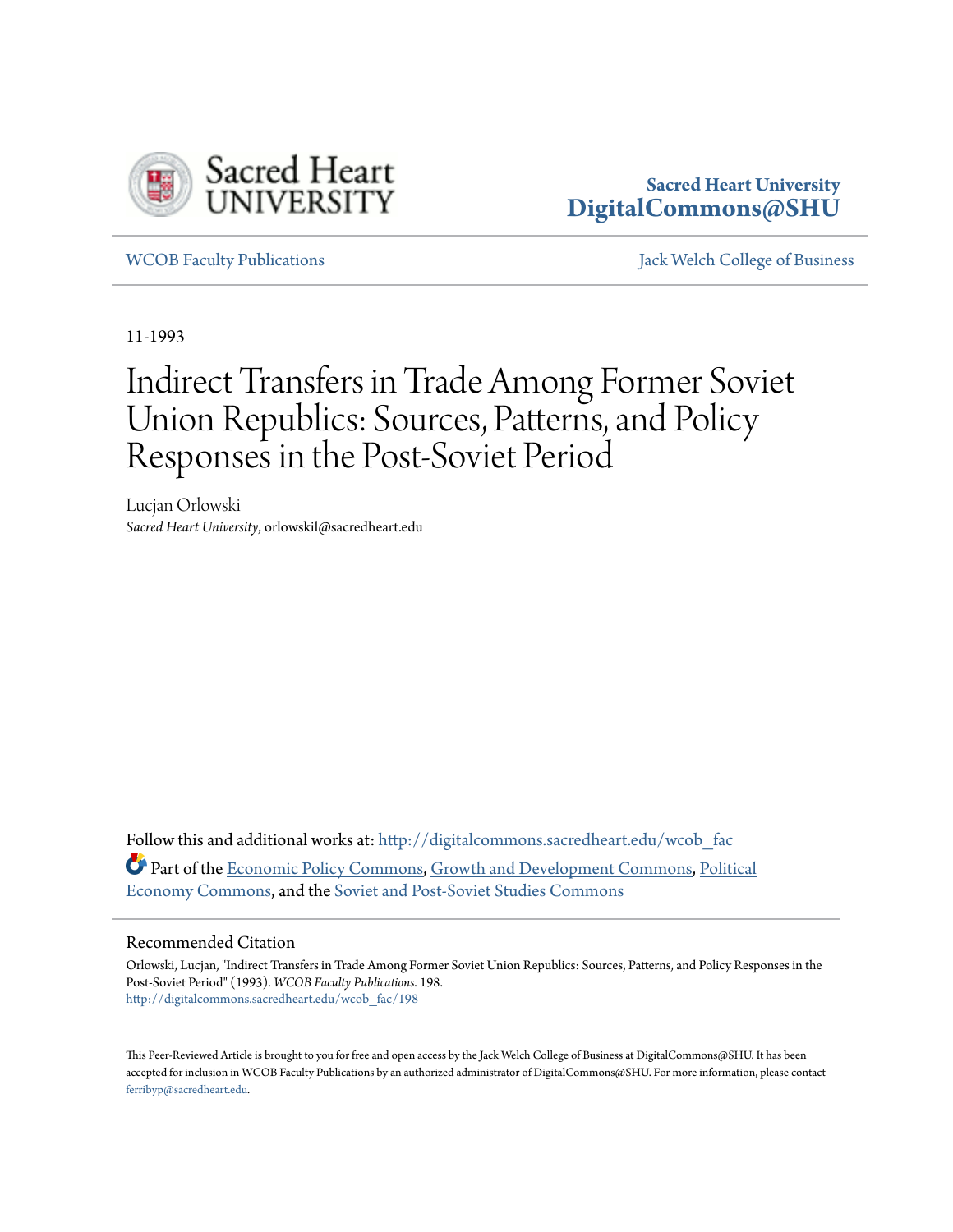Indirect transfers in trade among former Soviet Union republics: Sources, patterns and policy... By: Orlowski, Lucjan T., Europe-Asia Studies Nov1993, Vol. 45, Issue 6.

The Former Soviet Union (FSU) was composed of 15 republics which were very unevenly endowed with human, physical and natural resources. To contain regional imbalances within the Union and to integrate all republics into a tight and centrally commanded division of labour, the central government operated a scheme of vertical fiscal redistribution between the Union budget and the republican budgets. Through this system poorer republics became net receivers of direct transfers and richer republics became net donors. This scheme, which collapsed with the dissolution of the Union in 1991, channelled sizeable funds to the poorer Central Asian republics relative to their material product. Yet it failed to equilibrate large existing differences between the per capital fiscal revenues of the republics (Orlowski, 1992).

Budgetary support through direct transfers, however, was not the only mechanism to redistribute income between the republics. Inter-republican trade flows in which prices for goods were set by the authorities independently from the market mechanism became the second, even more powerful channel of income transfers. Whenever such prices diverge from the level which would be determined by the free interaction of market forces, trade flows include a transfer element. Importers of overpriced goods 'donated' parts of their income to the exporting countries. So did exporters of underpriced products vis-a-vis importers. Such implicit transfers were not unique to trade between centrally planned economies. They have sometimes also been included in trade flows between market economies.[1] Yet, in contrast to market economies, they were a central element in trade among centrally planned economies and constituted an important mechanism of inter-state income redistribution.

To abandon such a system at short notice can result in severe adjustment problems in net recipient countries, especially if import demand is price inelastic and domestic substitutes are not available. More specifically, this is because importers of oil and gas will have to pay much higher prices for their deliveries when low, preferential prices are no longer available to them, since they do not have alternative supply sources. To assess the degree of adjustment required it is necessary to delineate the sectoral structure of trade flows by the magnitude of deviation of domestic prices from world market prices. For trade among the FSU republics the distinction between energy and non-energy products is particularly highlighted. I then discuss the regional pattern of transfers in order to identify net donors and net recipients and assess the magnitude of transfers for the individual countries. An answer to this question could provide hints on the preference of net recipients for remaining in a currency union with the net donors in order to benefit from continued direct transfers or from credits.

Having laid out the empirical evidence of indirect transfers, their underlying instruments are then examined. Following this I analyse the implications of abandoning implicit transfers in the process of economic transformation and the options which are available to facilitate adjustment towards undistorted prices. The concluding section presents selected policy solutions.

#### Indirect transfers by sectors

An assessment of the contribution of individual traded goods to indirect transfers requires relating a vector of traded quantities to vectors of both undistorted prices (preferably world market prices) and distorted prices representing domestic prices and comparing the different trade volumes.[2] Such a comparison is admittedly crude as it excludes reactions of purchasers to changing relative prices in terms of changing quantities supplied and demanded. Therefore, it is a 'back-of-the-envelope' calculation based on a partial equilibrium analysis with highly price inelastic demand and supply.

Such an exercise was done by the former Central Statistical Office of the USSR (Goskomstat) for 1987-90 intra-Union trade in fifteen sectors. It shows to what extent intra-Union trade flows would have changed in value terms if instead of domestic prices so-called 'world market' prices had been applied. It goes without saying that this approach is highly debatable for differentiated goods, particularly non-standardised capital and intermediate goods. It is simply difficult to compare the utility features of the Soviet differentiated industrial products (machines, computers, cars, etc.) with those available in world markets and, therefore, to assess the level of comparable world market prices for Soviet products. Besides such general doubts, the approach can be challenged particularly for the former USSR. Owing to its longstanding isolation from world markets and the political priorities under which companies had to work, these companies supplied goods for which world market prices either did not exist or were irrelevant. For instance, this was the case in large parts of the capital goods industry which belonged to the military-industrial complex. Thus, the exercise seems more useful for homogeneous primary commodities such as energy, agricultural goods, food products, and to some extent for standardised manufactures produced in light industries (textiles, footwear).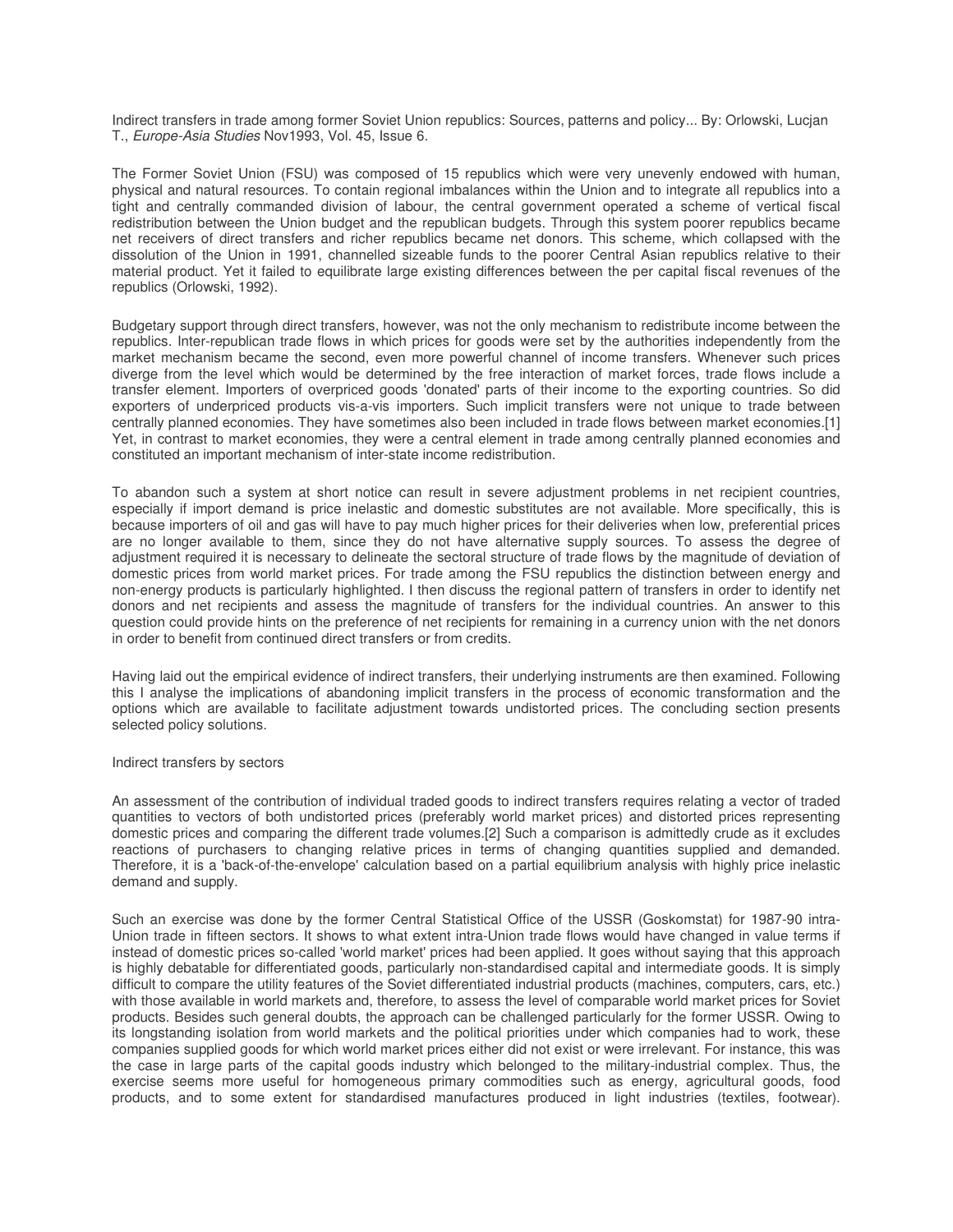However, even in these sectors the Goskomstat data should be cautiously interpreted because the price vector cannot be split between individual products. In addition, the data do not allow us to identify exchange rates which would be determined by the purchasing power parity principle, that is to say by the ratio of domestic to foreign prices of fully comparable goods. This restricts the analysis to a plausibility test of the magnitude of differences between world market and domestic prices and their direction in individual sectors.

The matrix of intra-FSU trade flows in domestic and world market prices is reported in Appendix Table Al. The relevant extracts from the raw data are averages of world market to domestic market price ratios over all republics, weighted by trade volumes of individual republics in 1990 (Table 1).

Overall, the ratios display a wide spread, ranging from strongly underpriced trade (relative to world market prices) in oil and gas, where the world market price is 2.7 times higher than the domestic price,[3] to overpriced trade in light industries, where the world price is only 33% of the domestic price. This spread indicates a large extent of discriminatory pricing between sectors and, as a result, high indirect transfers channelled on one side from net exporters to net importers of underpriced goods (such as oil and gas), and on the other side from net importers to net exporters of overpriced goods (light industry an.d food products). In general, domestic prices differed more from world market prices in resource-based sectors, including light industries and agricultural products, than in manufactured goods.

Given its weight in total intra-FSU trade, the oil and gas sector played a dominant role in the transfer mechanism, as is shown by Table 2, which presents current ruble values of cumulative indirect transfers by commodity groups. In 1990 the oil and gas sector accounted for almost 61.5% of total transfers through underpriced exports, followed by machine building (17%) and the other resource-based sectors: ferrous metals (6.7%) and non-ferrous metals (10.6%). The ruble amount of these transfers is obtained as the difference between the cumulative all-republic exports estimated in 'world market prices and their value in domestic prices for transfers attributable to subsidised exports, and for overpriced imports it is obtained as the difference between domestic and world market prices for all republics in respective industries. The total values of both types of transfers are then summarised and shares of individual industries in these two types of transfers are calculated. The placement of machine building among sectors in which domestic prices were much lower than world market prices is somewhat puzzling given the well-established myth that the former Soviet machine industry was a large recipient of transfers. But a possible explanation may lie on the side of disproportionately large direct transfers to this sector, which consequently helped to keep domestic prices at very low levels. These direct transfers were well hidden in the military budgets and thus difficult to document. Transfers in terms of overpriced imports were predominantly concentrated on two consumer industries, light industry (44.8%) and the food industry (31.2%).

This sectoral structure of price distortions is not unique as far as its incidence is concerned. A similar. situation to that in which Soviet consumers carried a large burden of distortions while manufacturers of capital and consumer goods enjoyed subsidisation through easy access to cheap raw materials and intermediate goods can also be observed in some Western economies. In these economies the escalation of tariffs and non-tariff barriers with increasing stage of production leads to higher rates of effective protection in finished goods industries than in backward-linked industries and produces similar results.Differences between the two systems exist in the tools which they apply for achieving sectoral discrimination. While border measures prevail in Western economies, the closed economy type of socialist economies used indirect taxes and subsidies as measures of discrimination. It should be further noted that the result of highly overpriced imports in the food and light industries may be overstated by the peculiar system of data collection and reporting in the FSU. In this system, domestic prices of export goods were in fact prices paid by trading enterprises to domestic producers (or, in other words, prices de facto received by domestic producers), while domestic prices of imported goods were actual prices paid by final domestic buyers. Thus on the export side turnover taxes are not included, while import prices included turnover taxes and other charges. A sample of recalculation aimed at eliminating this distortion is presented later in this article.

It is noteworthy that prices for unprocessed agricultural products were closer to world market prices than prices for processed food goods. As it is known that prices for basic food were subsidised, indirect taxation for other goods (in particular alcoholic beverages) must have been more important. It is in this sector that price comparisons become somewhat dubious because of distortions inherent in world market prices (for instance, the downward pressure on world market prices due to OECD countries' subsidised exports of their domestic surpluses).

In total, the Goskomstat figures show that negative transfers exceeded positive transfers by about 17%. The main burden of protecting domestic industries against world market competition had to be shouldered by Soviet consumers who, however, also benefited, but to a much smaller extent, from underpriced energy. The main beneficiaries of distortions were the relatively energy-intensive industries, which received incentives to use energy wastefully.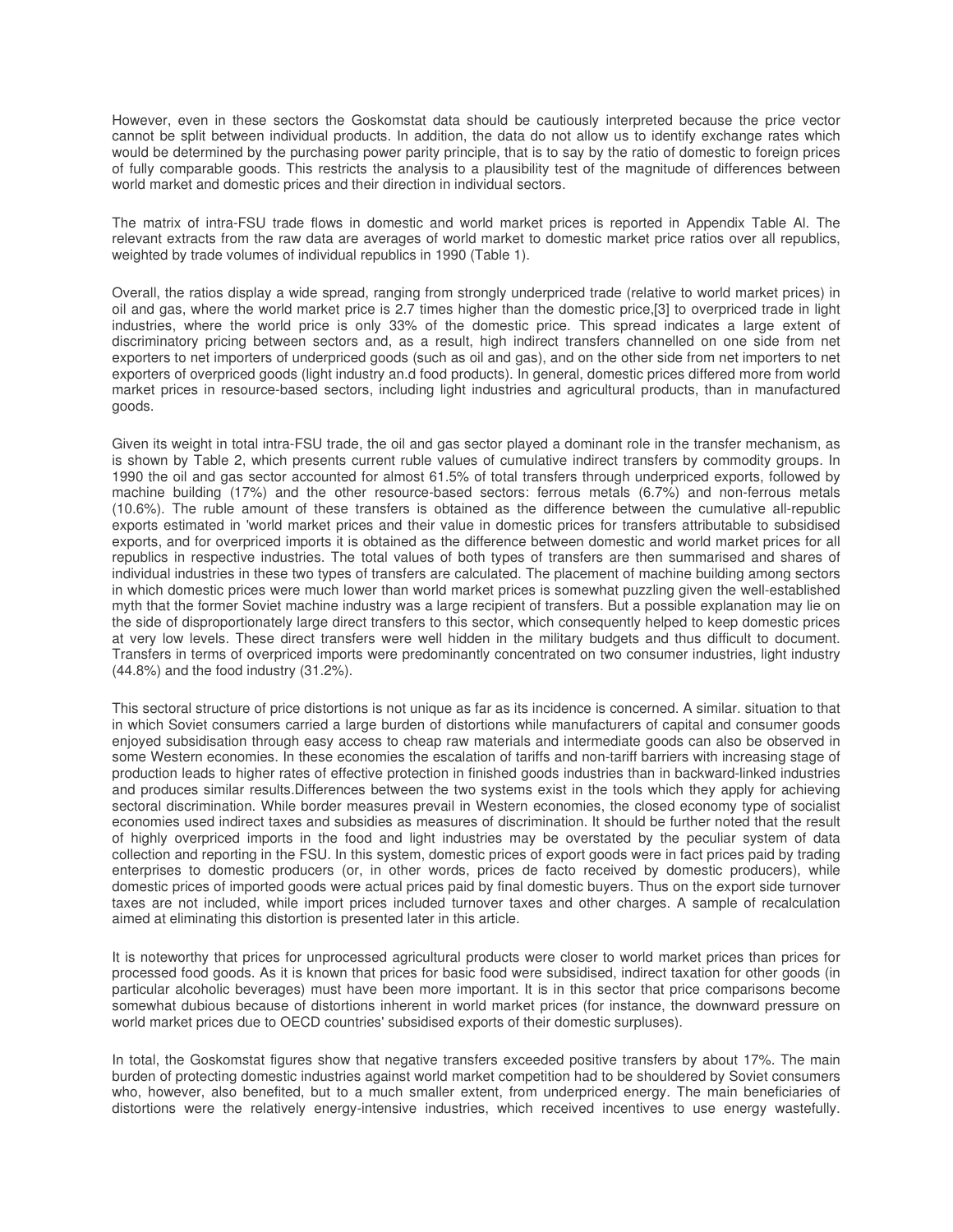Irrespective of the regional distribution of indirect transfers among republics, which is discussed in the next section, the results imply the existence of a regional distribution of transfers between regions producing consumer goods and those consuming them. To some extent, these were comparable regions. Consumer goods were produced mainly in and around the urban agglomerations in the European part of the Union, which also contained the largest part of the population (Langhammer, Sagers & Lucke, 1992)

## Regional distribution of indirect transfers

As suggested above, indirect transfers were unevenly distributed among the FSU republics. Details of the allocations of these transfers between the republics are presented in Table 3. Without exception, transfers were made by the individual republics through underpriced exports of oil and natural gas and overpriced imports of non-oil and gas products. On the other side, transfers were received through overpriced exports of non-oil and gas products and underpriced imports of oil and gas. Russia, Turkmenia, and to a much lesser extent Azerbaijan were net donors of transfers via underpriced oil and gas. Predominantly Russia, but also to a lesser degree Ukraine, Uzbekistan, Kirghizia and Kazakhstan provided transfers by accepting overpriced imports of non-oil and gas goods. Meaningful results for the current macroeconomic disturbances can be derived from the last column of Table 3, which computes the share of net transfers in GDP of individual republics. Only two of them contributed a portion of their GDP to other republics: Russia--3.7% and Turkmenistan--a sizeable 10.8%. These two now independent states are expected to benefit from the current (1992/93) gradual move to world market prices in interrepublican trade, but only in the short run, since the move is likely to reduce incomes in transfer-receiving republics and, consequently; their purchasing power for all goods produced within the FSU network. The most significant negative income shocks from the discontinued indirect transfers are expected for Moldavia (which was a net recipient to the extent of 24% of GDP in the indirect transfer system), the Baltics and the Caucasian states, all of them receiving more than 10% of their annual GDP through indirect transfers.

It should, however, be noted that comparisons of domestic prices and world market prices, especially for non-oil and gas products, do not match purchasing power parity conditions since the Soviet statistical agency Goskomstat used the official Gosbank fixed exchange rate of 0.60 rubles per USS for the computation of world market prices for Soviet products (Granberg, 1992, p. 11). Yet the level of exchange rate does not affect the identification of sectoral and regional flows of transfers since these are closely tied to distortions of Soviet relative prices as compared to world market relative prices (Granberg, p. 7).

Concerning the source and direction of indirect transfers, the FSU republics can be grouped into four boxes (Table 4). One box is filled with Russia alone as it is the only state which conceded transfers both by exporting oil and gas below world market prices and by importing non-oil and gas products above world market prices. Turkmenia and Azerbaijan, as the other net exporters of underpriced oil and gas, also enjoyed the receipt of transfers through their overpriced exports of non-oil and gas. They are, therefore, placed in the second box but also show differences as Turkmenia was a net donor of transfers while Azerbaijan was a net recipient. Box 3 contains the four countries (Ukraine, Uzbekistan, Kazakhstan, Kirghizia) which acted as donors through importing non-oil and gas products above world market prices but also benefited from importing oil and gas (from Russia) below world market prices. For all four countries, the latter flow was quantitatively much more important. Therefore, they appear as net recipients of transfers. Ukraine was the most important recipient in this group, which proves that the most crucial individual flow of indirect transfers within the FSU was that of subsidised oil and gas products from Russia to the Ukraine.[4] Table 3 indicates that more than 50% of the Russian net transfers in oil and gas trade was received by Ukraine. Finally, the eight remaining former republics can be clustered into the fourth box as they were 'double' recipients both by importing underpriced goods and exporting overpriced goods. Given the product composition of price-distorted trade flows, it can be assumed that these countries would be hit most by bringing domestic market prices closer to world market prices. They would have to accept much higher import prices for energy products for which domestic or non-CIS originating substitutes would not exist in the short run. On the other hand, they probably face a more price-elastic import demand in the other countries for their industrial exports. Thus, they would have to accept substantial barter terms of trade losses both through increased import prices and lowered export prices (see Tarr, 1993, for a detailed examination of terms of trade effects of moving to world prices in interrepublican trade).

This computation, however, can only serve as a rough indicator for differences in the magnitude of transfers between the individual republics but not as a proxy for the absolute size of the transfers. Such an assessment would have to be related to the GNP in world market prices, which has never been done by the FSU statistical authorities. As indicated above, a comparison of these shares (Table 3, final column) gives rise to the conclusion that a move. of domestic prices to world market prices would result in income gains for Russia and even more substantially for Turkmenia. On the other hand, losses would occur for the remaining FSU republics.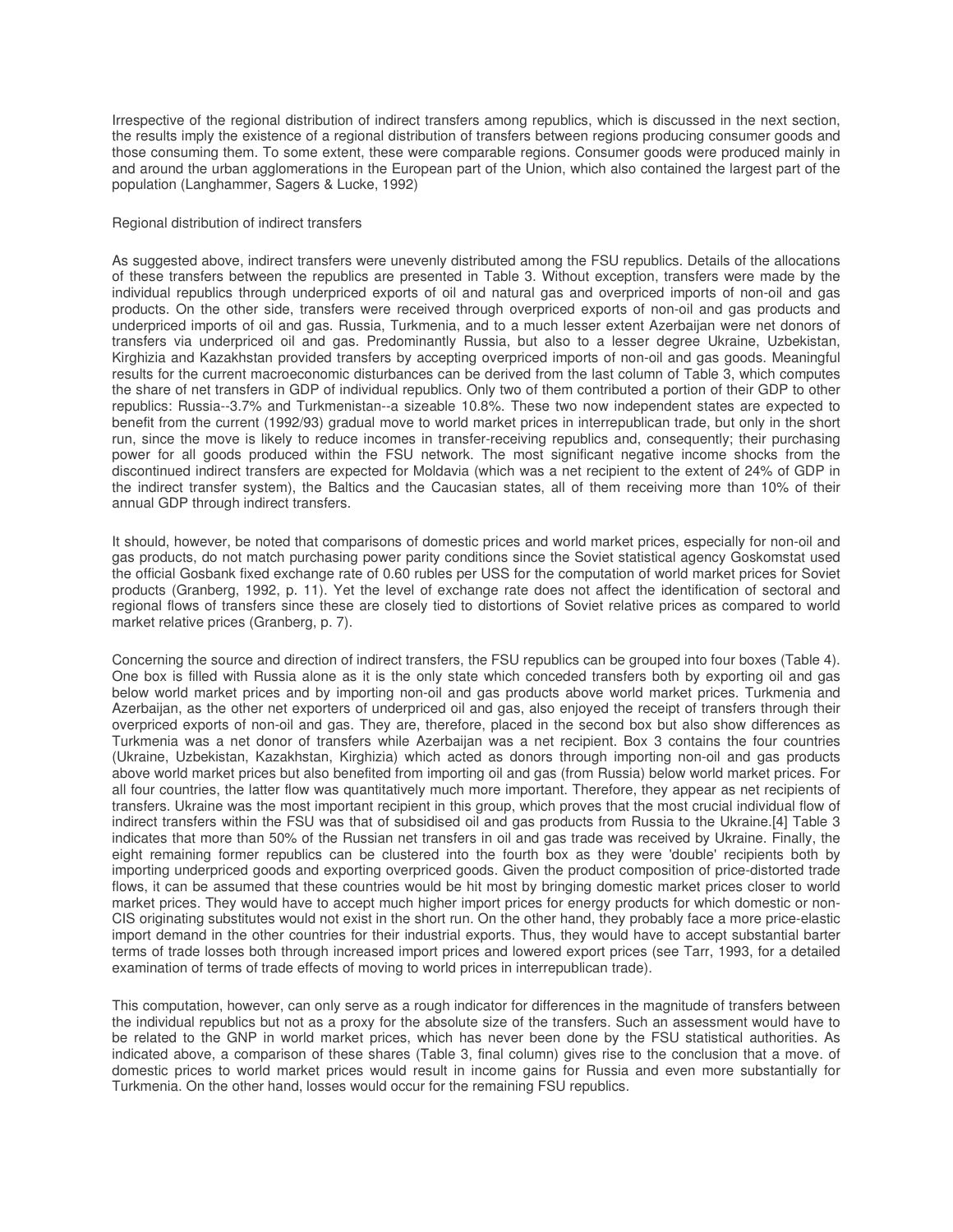Such effects partly materialised in 1992, when all republics gradually moved to world market prices and when, most notably, Russia applied them to its sales of oil and natural gas to other republics from October 1992. It is still too early to find data assessing the quantity adjustments and income shocks induced by the widespread move to world prices in inter-republican trade (Noren & Watson, 1992). Apart from the price elasticities of demand, estimates of such trade-related income shocks would have to take several identifiable effects into consideration. First, there would be an increase in prices of final output in each sector. This increase would be higher in relatively energy-intensive sectors than in other sectors. In any case, net imports would decline in real terms compared with net exports. Second, there would be changes in relative prices between former subsidised and discriminated sectors followed by a reallocation of resources between the sectors.

Since the FSU demand for oil and natural gas can be assumed to be highly inelastic, Russia, by moving to world prices for its resource exports has undoubtedly induced sharp real income declines in other republics. Furthermore, since deliveries of resources and intermediate materials were strictly determined before by central planners, their recipients were generally unprepared to seek alternative suppliers in open markets. This has made the internal demand for most products even more inelastic than one could expect in a market-driven environment and has further exposed the system to even deeper income shocks. This strong mutual interdependency of the republics on deliveries of major products became evident in November 1992 when the Ukrainian Prime Minister, Kuchma, admitted that his country would continue the strong reliance on Russian oil, natural gas and wood because it was unable to finance alternative sources of these products. On the other hand, importers of formerly overpriced industrial goods could escape to new suppliers outside the FSU and thus reap real income gains provided that they were able either to export goods to hard currency areas or obtain credits in such currencies.

To summarise, the regional analysis of indirect transfers allows us to derive the following observations:

- 1. Russia and Turkmenia were the only net donors of transfers, mostly due to underpriced exports of oil and natural gas. They are expected to gain as a result of the move to world market prices in interrepublican trade.
- 2. Belorussia and Azerbaijan would incur losses due to overpriced exports of chemicals (as is reinforced by closer observation of data in Appendix Table A1).
- 3. Net exporters of food industry and unprocessed agricultural products absorbed transfers due to strong overpricing of these products. Ukraine, Kazakhstan, Georgia and, most of all, Moldavia would be negatively affected if the opening of markets forced them to accept lower prices.
- 4. Light industry exporters such as Belorussia, the Baltic states and Uzbekistan could face even more adverse effects than the food-exporting countries if higher price elasticities of demand forced them to reduce their prices to the level of foreign competitors.

Dominant causes of indirect transfers

The network of indirect transfers within the FSU can be attributed to at least three principal factors: the arbitrary investment policy of the central government (Seliverstov, 1992, p. 51), the system of price fixing, and the allocation of turnover taxes and subsidies.

The rigid investment policy of the former Soviet authority was purely politically determined and targeted to introduce industrialisation to remote and/or backward areas of the entire FSU irrespective of high transaction costs. Consequently, Ural and Siberian iron plants became highly dependent on supplies of coal from Kazakhstan (Frantseva, 1992), the chemical industries of Belorussia and Ukraine developed a strong dependency on Russia's oil, etc. Thus, such centrally determined fixed investment projects induced trade links between areas or republics that were net importers of cheap natural resources and intermediate materials and those which designated their final output of processed goods for domestic consumption. Importers of overpriced processed goods had to cope with current account deficits which were covered by net capital inflows. This led to the situation where the states of the FSU were highly integrated through the system of state planning of trade and transfers, far more than independent countries in similar income per capita groups are expected to be (Fischer, 1992, p. 41). This integration was not determined by economic criteria consistent with the factor proportions theory of specialisation. On the contrary, the administrative allocation of fixed capital investment was based on large investment programmes for each individual republic. For instance, there were three major programmes for Kazakhstan, promoting the development of military, other heavy industries and the space industry (in Baikonur). Thanks to these programmes Kazakhstan, which--by market economies' standards--would enjoy a comparative advantage in land-intensive and resource-intensive goods, became a stronger player in the capital-intensive military-industrial complex.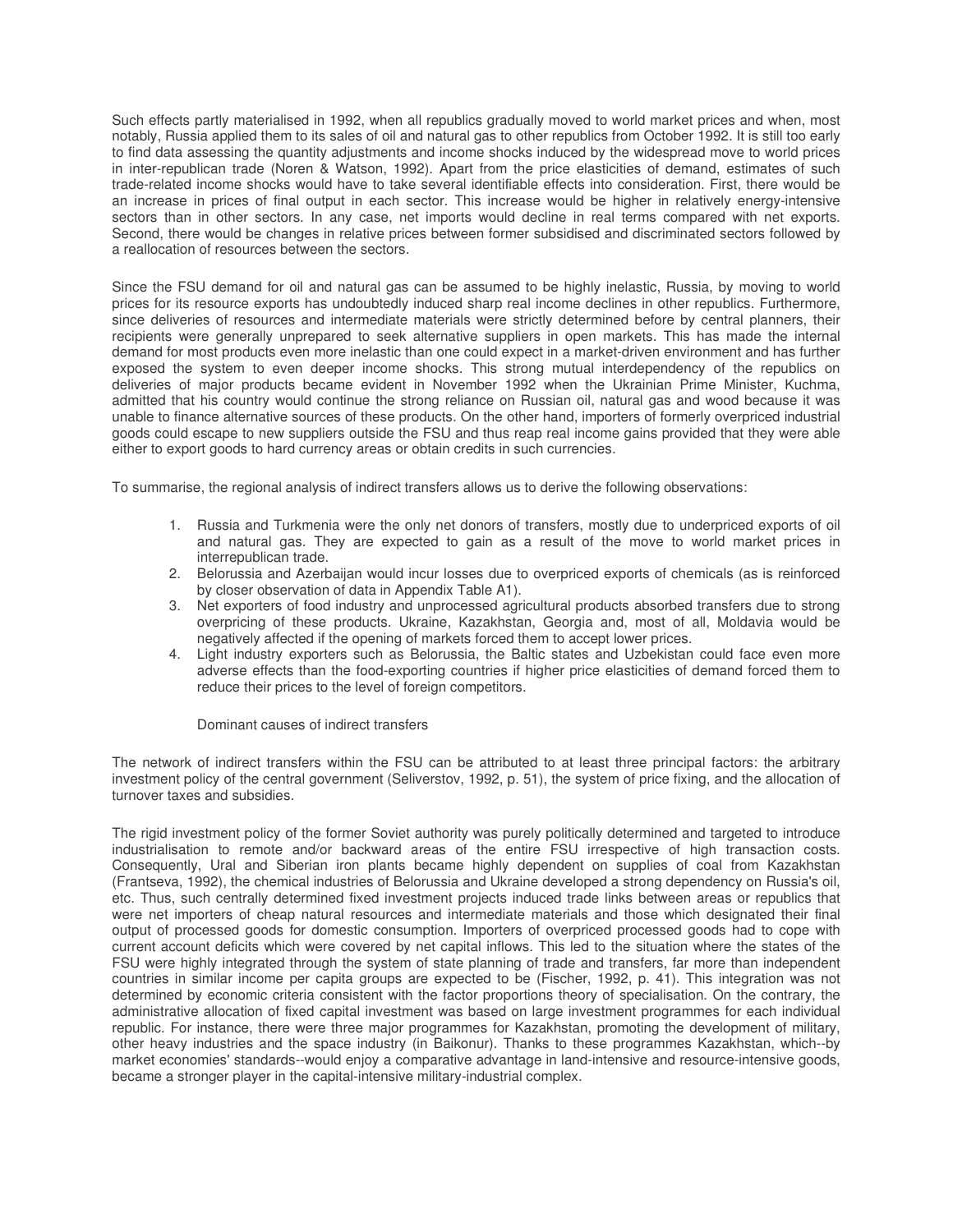Closely related to the investment policy was the system of central price fixing. It is commonly known that prices determined by the central government were fixed for the whole country's economic system. But adjustments to these prices were not balanced between different economic sectors and products and they thus led to significant distortions of relative prices in comparison to prices on world markets. More specifically, prices of basic raw materials and unprocessed intermediate materials were reportedly kept artificially low for longer time intervals in order to ensure 'rentability' (profitability) of producers of processed goods, whose output prices were adjusted more frequently by the central government. As a result, exporters of oil, natural gas and other intermediates soon contributed part of their income to the producers of finished goods. At the same time, the plants exporting subsidised goods were compensated by direct transfers from either the central Soviet budget or the republic budgets (**Orlowski**, 1992, p. 4). More specifically, these transfers were aimed at financing the delivery of the 'overpriced' heavy machinery for oil and gas companies and at creating special wage incentives for workers willing to relocate to the remote areas, especially to Siberia, where vast natural resources were extracted.

The fixed prices of most products in the FSU economy meant that large transfers, both direct and indirect, had to be provided owing to large differences in costs of production, especially between the remote areas of resource extraction and those closer to industrial centres. This is because most selling prices of processed goods were administratively fixed, while their costs of production varied substantially. Consequently, enterprises might purchase more or less 'underpriced' materials. For instance, Russian chemical and energy companies in the Urals enjoyed more indirect transfers through purchases of much cheaper coal from Kazakhstan than the firms in Western Russia dependent on more expensive Ukrainian coal (Granberg, 1990, p. 78). In fact, differences in costs of producing identical goods in various FSU regions were striking. As reported by Granberg (p. 78), the differences in the cost of oil extraction at the end of the 1980s were as high as five- to sixfold, natural gas extraction five-fold, iron ore three- to fourfold and logging two- to threefold. The largest discrepancy existed in the case of coal extraction, where the cost differential was 20-fold between the low-cost surface extraction in Kazakhstan and the expensive deep mining in Ukraine. Despite the generalised character of these data and the bias stemming from fixing of input prices, one can argue that there had to be a strong mechanism of transfer payments between the republics in view of the fixed and generally equalised prices of outputs.

The final key reason for indirect transfers was the uneven allocation of turnover taxes and direct subsidies between the FSU republics. More specifically, several republics allocated turnover taxes in proportion to labour expenditure in production. By doing that the republics where labour costs were higher, especially Russia, the Baltics, Belorussia and Ukraine, were taxed more for comparable products than those with much lower labour costs, such as the Central Asian states. Moreover, subsidies for consumer goods were charged to the importing republic and were counted as part of its total consumption fund. Consequently, trade in light industry, products, processed food and other consumer goods led to deteriorating trade balances of importing republics because the relative prices of these products were much higher. On the other side, intermediate materials were underpriced in interrepublican trade because of heavy subsidies (Langhammer, 1992, p. 255; A Study of the Soviet Economy (SSE), 1991, p. 194; Granberg, 1992, p. 11). In addition, transactions caused by visitors were assigned to the republic of permanent residence (SSE, 1991, p. 194). For instance, food products sold by Ukrainian travellers in Moscow were not recorded as Russia's imports. Such trading by individual visitors has been always attractive and is expected to continue as long as travelling costs on the FSU territory are low. Therefore, the requirement of adjusting domestic to world market prices varies significantly between the republics in each of the sectors examined.

Recalculation of interrepublican trade balances with the adjustment for turnover taxes, consumer subsidies, and trade by visitors was prepared by Goskomstat SSSR for 1987 and for 1988 and reported in Vestnik statistiki, 3 and 4, 1990, and by Granberg (1992, p. 11). Based on this adjustment, the 1988 interrepublican trade balance in current rubles worsened in the cases of Russia by 8.4 billion, Georgia 0.4 billion and Armenia 0.3 billion. It remained unchanged for Ukraine and improved for all the remaining republics, most significantly for Moldavia and Kirghizia by 1.8 billion in both cases. The substantial deterioration of the adjusted balance of Russia is especially interesting. The 8.4 billion rubles reduction in the adjusted balance was primarily caused by the negative adjustments due to consumer subsidies (by 5.4 billion rubles) and turnover taxes (by 3.4 billion rubles) with a slight positive adjustment due to visitors' purchases (by 0.1 billion rubles) (SSE, 1991, p. 226). The reduction caused by payments of turnover taxes and acceptance of subsidies is understandable given the above-mentioned common rule of interrepublican trade pricing that consumer subsidies on imported goods were paid by the importing republic consumption fund. Furthermore, the proportionally higher labour costs in Russia than elsewhere in the FSU also led to increasing Russian revenues in turnover taxes.

The collapse of indirect transfers in 1992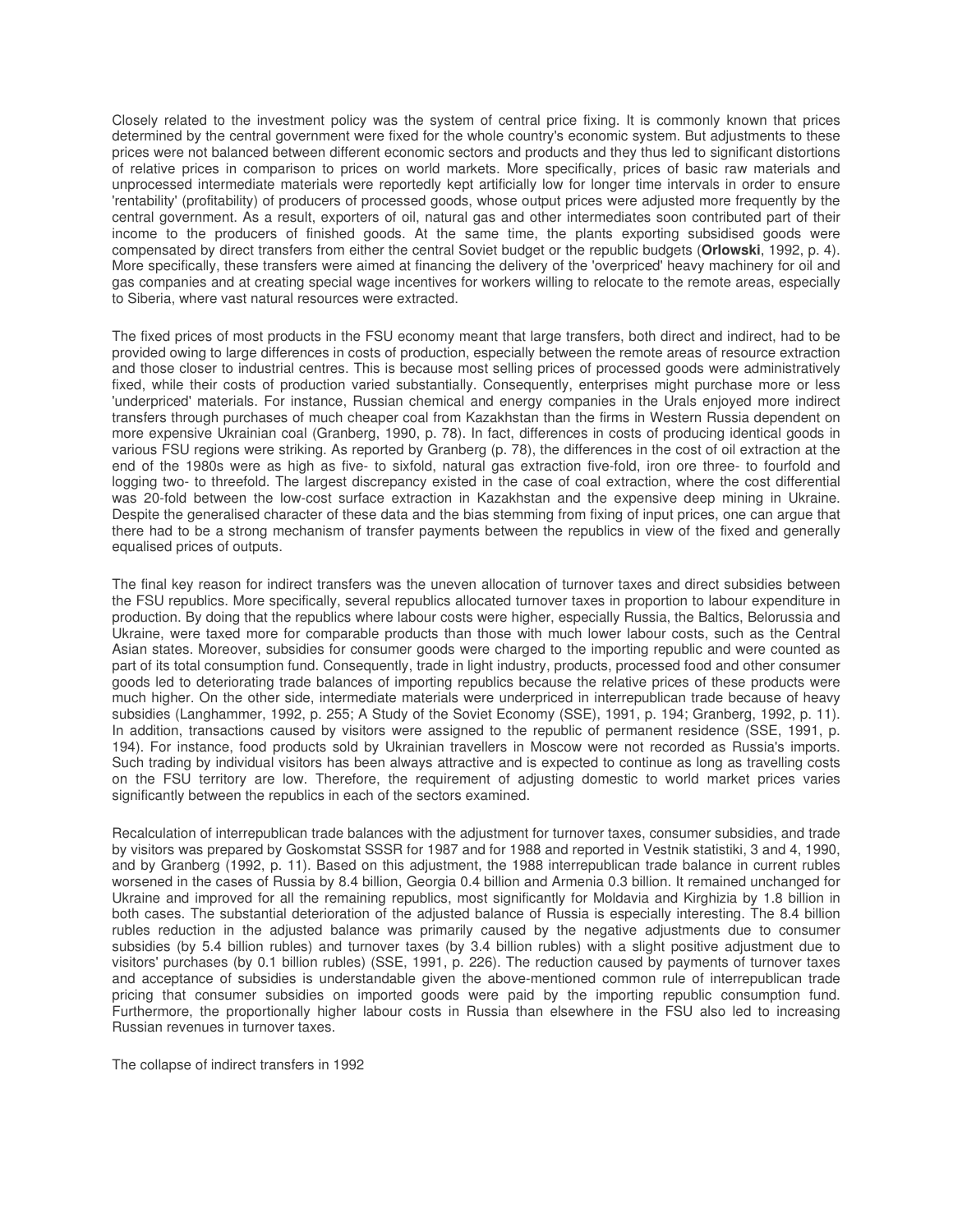For all republics of the FSU the year 1992 was marked by a gradual move to what the former Goskomstat estimated to be world market prices in interrepublican trade. This transformation was not caused by purely economic reasons since it would seem to be unwise for most of the republics to agree on such a move since they were net recipients of indirect transfers from Russia. Clearly, the political disintegration of the FSU had a powerful impact on the deterioration of trade and financial linkages between the increasingly independent states.

The move by the republics to world market prices was primarily led by Russia which, under pressure from other republics gradually introducing export and import restrictions, threatened to impose such prices for deliveries of oil, natural gas and other natural resources (see Noren & Watson, 1992, for a detailed presentation). Ultimately the Russian government declared full adoption of what it perceived to be world market prices for exports of oil and gas in October 1992.

The introduction of world market prices for oil and gas resulted in a discontinuation of indirect transfers by the net exporters of previously underpriced resources, predominantly by Russia. At the same time, on a somewhat more optimistic side, its government formally declared that it would not impose export taxes on the deliveries of oil and gas to other republics.

The move to world market prices has strongly promoted largely unreported barter transactions between the leading enterprises in different FSU states.[5] These tendencies have caused sizeable trade shocks within the FSU economic system. For Russia itself the estimated decline of interrepublican exports in real terms in the period 1989 to 1992 reached 22% (in domestic prices), while the drop in its imports from other FSU republics is expected to be 26% (according to the forecast obtained at the Forecasting Institute of the Russian Academy of Sciences). The sharp decline in trade is strongly related to the unusually high degree of inelasticity of demand for products transferred through the FSU economic network and, simultaneously, low substitution between FSU and external goods. This inelasticity is caused by:

- large shares of standardised and thus inelastic products in total trade;
- a worsening infrastructure--for instance, deteriorating ports and pipelines that would bring non-Russian oil and gas to the Ukraine;
- the binding character of trade protocols between the states, that still attempt to fix the volumes of goods exchanged;
- the binding character of traditional sub-contracting links within the large kombinaty that spread their production all over the FSU territory.

But the gradual deterioration of the officially reported interrepublican trade and transfers stemming from distortions of domestic prices vis-a-vis world market levels does not mean that the indirect transfers have been completely discontinued. They have just changed their form, being replaced now by extremely large magnitudes of ruble credits and also by technical delays in clearing payments for trade deliveries in the post-Soviet banking system--which normally takes between two and three months. This situation leads to a sizeable depreciation of the real value of import payables in the presence of ruble inflation that reached 2600% in 1992 and was running at around a 25% average monthly rate in the first quarter of 1993. Needless to say, this technical bottleneck in the payment clearing system is pro-inflationary itself since many exporters attempt to set current prices at the nominal future value that incorporates the near-hyperinflation rate.

So far, indirect transfers have been sustained through the abundant ruble credit to former net recipients. The rate of increase in the Central Bank of Russia (CBR) ruble credit reached 9928% or about 85 times in real terms in the period between 1 January and 15 September 1992, with the bulk of it being generated over summer 1992. Until 1 June the rate was 'only' 2911%.[6] A large yet unidentifiable portion of it was reported to have been allocated to facilitate inter-state payments for trade deliveries and to clear bottlenecks related, for instance, to Russia's commercial banks, which temporarily did not accept credit rubles issued by the Ukrainian Central Bank as payments for Russian exports. Consequently, Russian exporters had to be credited with Russian rubles on their accounts (CBR, Interstate Payments, 1992). Moreover, to facilitate import payments from Russia, central banks of individual republics have also issued vast ruble credits. For instance, the overdraft on the 'technical' ruble credit from the CBR to the Central Bank of Ukraine allowed the latter to issue credit rubles amounting to 84.3 billion rubles in the period between I January and 15 September 1992, while the initial 1992 quota permitted on this account was only 15 billion (Nezavisimaya gazeta, 25 November 1992).

If the indirect transfers were abandoned and not replaced by alternative sources of financial assistance further large cuts in deliveries and trade-related income shocks could be expected. As Table 2 implies, exports of light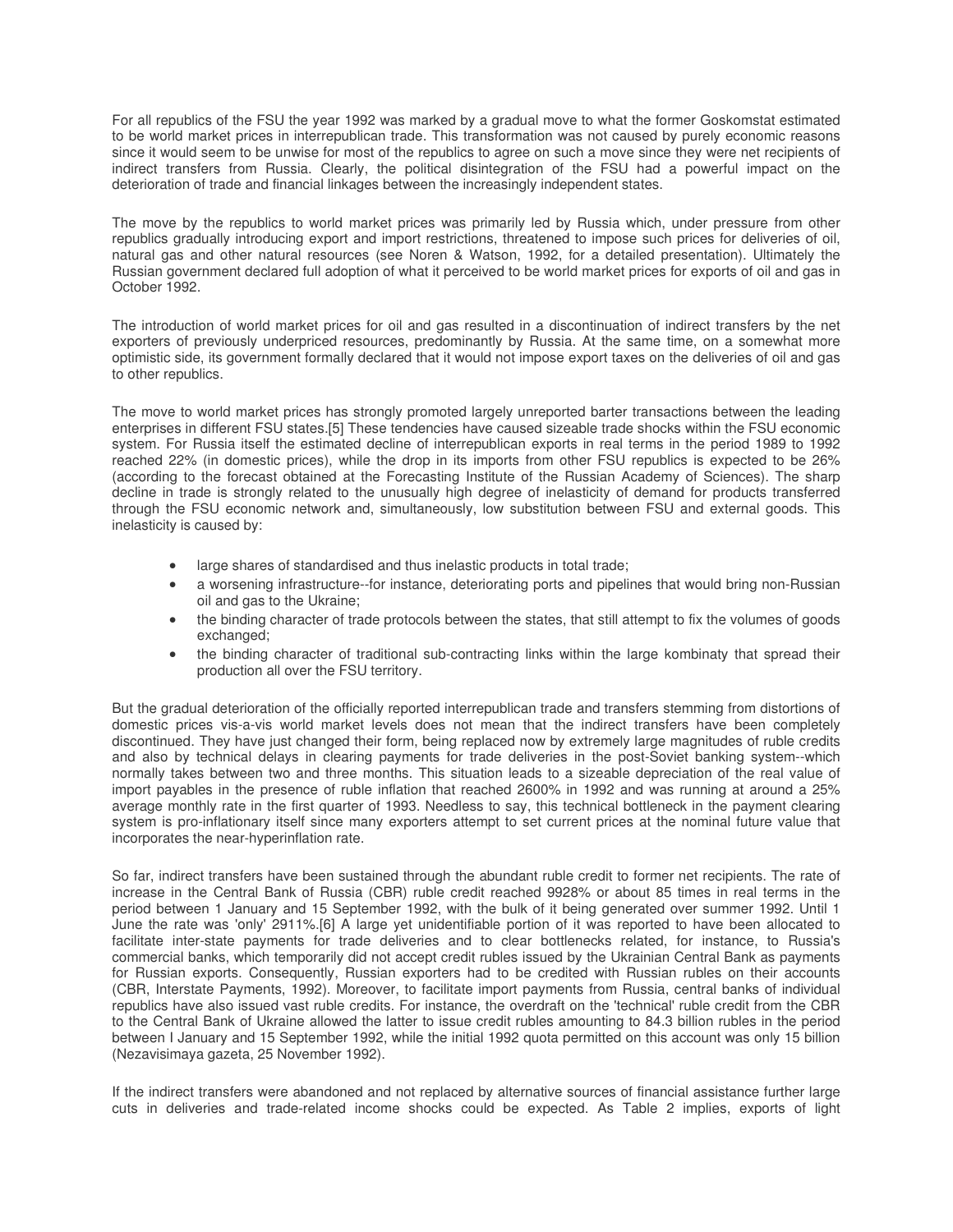manufactures and processed food and imports of oil and natural gas, energy, metals and machines would be most negatively affected.

The production of both categories of goods is spread all over the FSU. However, in some republics these two categories were over-proportionately represented in their trade patterns. Exports of processed food were concentrated in Ukraine, Moldavia, Azerbaijan, Latvia and Georgia (as can be directly observed from Table 3). High shares of exports of light industry goods could be seen primarily in Russia, Belorussia, Uzbekistan, Lithuania and Estonia. These republics can be expected to experience income terms of trade losses through declining exports while other former republics such as the Ukraine, Belorussia, the Baltic states and Kazakhstan would lose in real income by higher import bills for energy (see also Tart, 1993).

It is, however, very likely that some transfers to oil and gas recipients will be maintained in order to stabilise production in the entire FSU. In designing the system of future cooperation between the republics this option should be given serious consideration, either directly through subsidisation or indirectly through ruble credits. On the other side, transfers to exporters of light industry and processed food products might be discontinued, in view of the ongoing price liberalisation in intra-CIS trade in these goods (Noren & Watson, 1992).

## Concluding remarks: policy solutions

Since 1992 the gradual dismantling of indirect transfers in trade among the FSU states has become a reality which provokes economic policy makers in these countries either to accept the decline of transfers and, consequently, allow short-term trade-related shocks, or to find ways to sustain these transfers.

The proper general message consistent with the comprehensive character of economic liberalisation seems to be to deregulate trade, to abandon the role of state intervention and to allow uninhibited enterprise-to-enterprise trading. Ultimately, when such reform is completed, there will be no need for transfers compensating for distortions of prices in inter-republican trade, since these prices will gradually adjust to world market price structures. Liberalised interenterprise trade will undoubtedly be more efficient and, therefore, will make subsidies redundant. Accordingly, the role of currently widespread bilateral trade protocols between the republics, which are supposed to have a binding impact on trade relations among them, should be significantly diminished. It is imperative to note, however, that the current system of inter-republican trade is still based upon the principles of state trading. Yet the administrative quotas are no longer set by the central government in Moscow but by many independent state and local economic authorities. Such a system causes high transaction costs and leads to a situation in which the role of official state protocols becomes obsolete, since local authorities and enterprises have no incentives to adhere to them. Thus in practice in 1992 there were significant problems of fulfilment of the obligatory trade quotas, since local governments imposed price controls and export quotas that reduced export incentives of enterprises (Michalopoulos & Tarr, 1992, p. 7).

The gradual decline of indirect transfers in 1992 and in 1993 has been, to some extent, replaced by accelerated interenterprise credit, especially in the first half of 1992 (Ickes & Ryterman, 1993), followed by the massive extension of ruble credit. These two substitutes for indirect transfers are inconsistent with the purpose of economic stability in programmes of economic transition to market systems. They fuel inflation and prolong inefficiency by extending the 'soft budget constraint' to enterprises. Consequently, the easy-access credit policy should be phased out and interenterprise credit should be discouraged by heavy taxation. As replacements for indirect transfers aimed at sustaining trade these instruments should be ruled out. Similarly, a shift toward explicit (direct) transfers compensating for the reduction in indirect transfers is not plausible considering the already enormous budget deficits in all of the FSU states and limited external assistance. In addition, a return to direct fiscal transfers would also reinforce the role of central planning and reverse the steps toward economic liberalisation.

Some temporary measures may be considered for the period when state trading and export licensing is still maintained. Among them is a system of auctioning export licences, advocated by Michalopoulos & Tarr (1992, p. 10). The auction would assign licences to the most efficient suppliers, thus reducing the need for sizeable subsidies and maximising the rents retained in the exporting state. But the system of auctioning export licences is a second-best solution which is inferior to the policy of removing quantitative restrictions in interrepublican trade.

In order to ease the need for indirect transfers a fundamental reform of the post-Soviet trade policy should be undertaken. Almost without exception today's regulation of external trade in the FSU republics is based on export restraints. The role of direct import restrictions is minimal, not only in intra-CIS trade, but also in trade with convertible currency areas. Instead, it can be argued that the present system indirectly restricts imports, since impediments to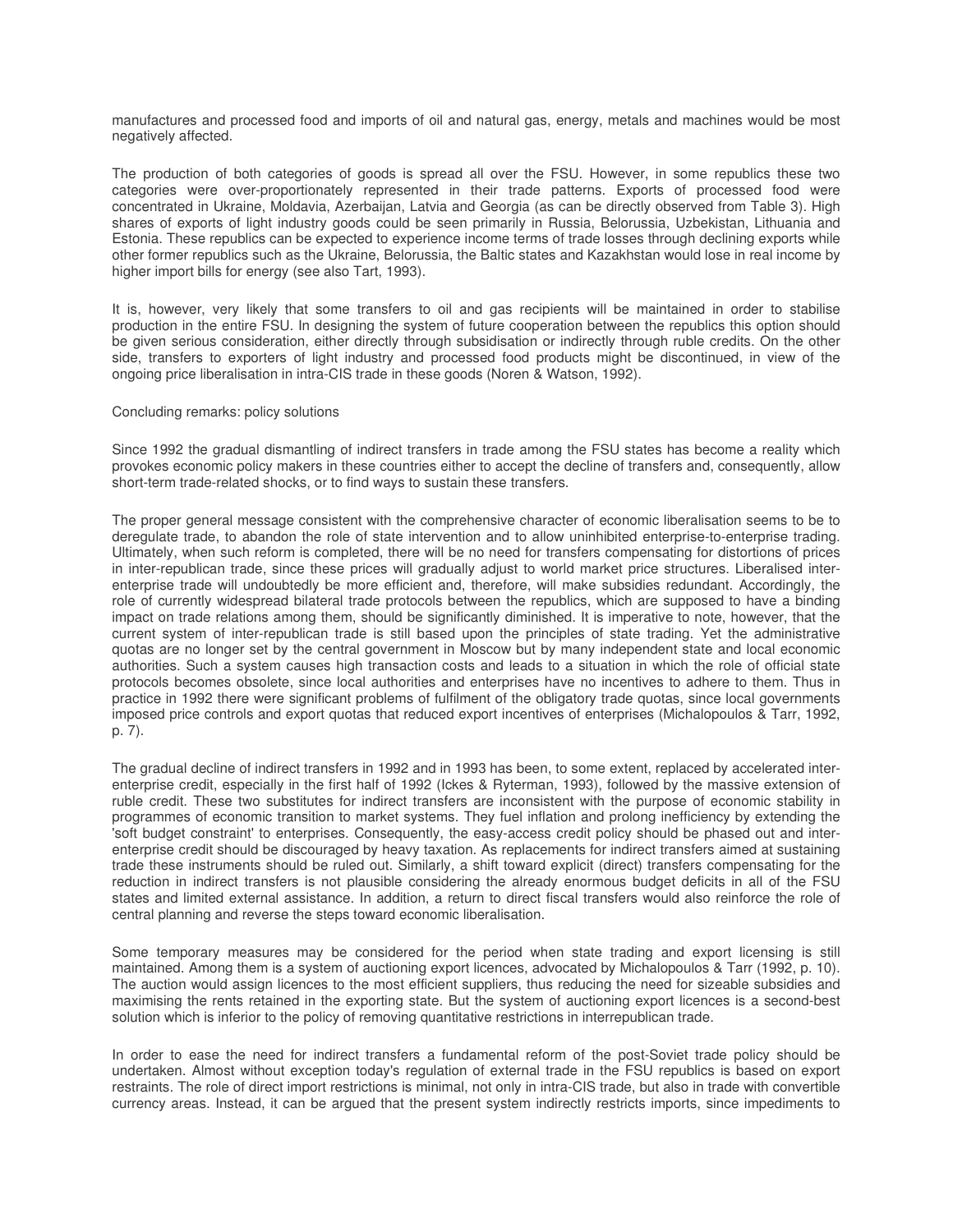exports outside the ruble zone limit the inflow of foreign currency and keep the ruble excessively depreciated and thus discourage imports. Consequently, the desirable direction of trade reform in the FSU is to shift the role of trade policy from uncoordinated export restrictions, set primarily by local authorities, to a common tariff in trade with countries outside the CIS and free trade inside.[7] But it is understandable that such a trade reform will be undertaken only if all the CIS members introduce a far-reaching price liberalisation, at least to the same degree as Russia attempted to do on 1 July 1992, and coordinate fiscal and monetary policies stabilising inflation so that the domestic price base is predictable.[8] It is simply more plausible to set up a common tariff when prices in the participating states are stabilised or when they are evenly moving in the same direction. Under such circumstances the common tariff would generate a trade creation effect, which means an increase in inter-state output and trade resulting from formation of the customs union area.

Along with trade reform, which is essential for diminishing the need for indirect transfers, currency reform will ensure full convertibility of current accounts. This would remove payment bottlenecks and make compensating transfers obsolete. For this purpose the state authorities of the CIS signed the Bishkek Agreement of 9 October 1992, which calls for sustaining the ruble zone, bilateral clearing of interrepublican payment balances, and formation of an Inter-State Bank to facilitate the payment system. The Agreement is the first legislative step in the right direction, but without full implementation it will remain as ineffective as many other intra-CIS agreements; so far its major provisions remain in the sphere of wishful thinking. Only far-reaching, market-oriented reforms can ultimately ease the pressures to sustain indirect transfers among the states of the former Soviet Union.

#### Institut fur Weltwirtschaft, Kiel University

\* This article reports on research undertaken in a project on prerequisites for integrating the former Soviet Union into the world economy. Financial support from the Alfried Krupp von Bohlen und Halbach Stiftung is gratefully acknowledged. The author is indebted to Roll J. Langhammer and Matthias Lucke for useful comments and suggestions. He remains solely responsible for all remaining errors.

1 The arrangements of the EC with African and Caribbean sugar producers under the so-called sugar protocol of the Lome Conventions or 'surprix' arrangements to overprice francophone African exports of raw materials to France and to overprice French manufactured exports to the African countries in the post-colonial period provide evidence for such transfers in market economies (Kreinin, 1973; Ndongko, 1973; Koester & Hermann, 1987).

- 2 The term 'distortions' is related solely to domestic distortions, i.e. deviations of domestic prices from world market prices. This does not exclude the possibility that world market prices might be distorted as well, for instance, because of domestic surpluses dumped on world markets.
- 3 This ratio seems plausible in the light of estimates by the Institute of International Finance (1990) of the price of oil which the FSU charged to CMEA members. The Institute estimated a barrel price of US\$5-7 compared with the world market price of US\$18.
- 4 As Table 3 implies, Russia's total net subsidising position was almost as large on the side of accepting overpriced imports of non-oil and gas products as it was on the side of underpriced exports of oil and gas. However, the choice of the official Gosbank exchange rate at 0.60 rubles per USS had a strong impact on that balance. If the chosen rate were more realistic, i.e. assuming a much weaker ruble, the magnitude of subsidies via underpriced exports of oil versus overpriced imports of other products would be much larger.
- 5 According to an estimate by the Institute of Forecasting of the Russian Academy of Sciences, currently about 30% of oil deliveries from Russia to other republics are based on unreported, barter transactions between enterprises. This tendency leads to a large overestimation of the trade shock between the republics when it is computed on the basis of official data.
- 6 See Central Bank of Russia, Interstate Payments (Moscow, November 1992).
- 7 Michalopoulos & Tarr (1992, p. 6) argue that some export licenses and quotas, at least temporarily, are justifiable in order to prevent re-exporting. But these instruments are determined by local authorities and are not centrally coordinated in practice. Therefore, if local authorities wish to continue with such instruments they will allow re-exporting anyway by eagerly granting export licences.
- 8 Recently, several authors have advocated a very strong tariff-based protectionism for the CIS. Specifically, McKinnon (1991) suggests protecting negative value added industries in this way on an interim basis, and Corden (1992) proposes this policy as a special case of the infant industry argument. There are, however, no ways to judge whether any of the protected industries will truly improve their economic efficiency in this way. Most of them have received protection in the form of either direct or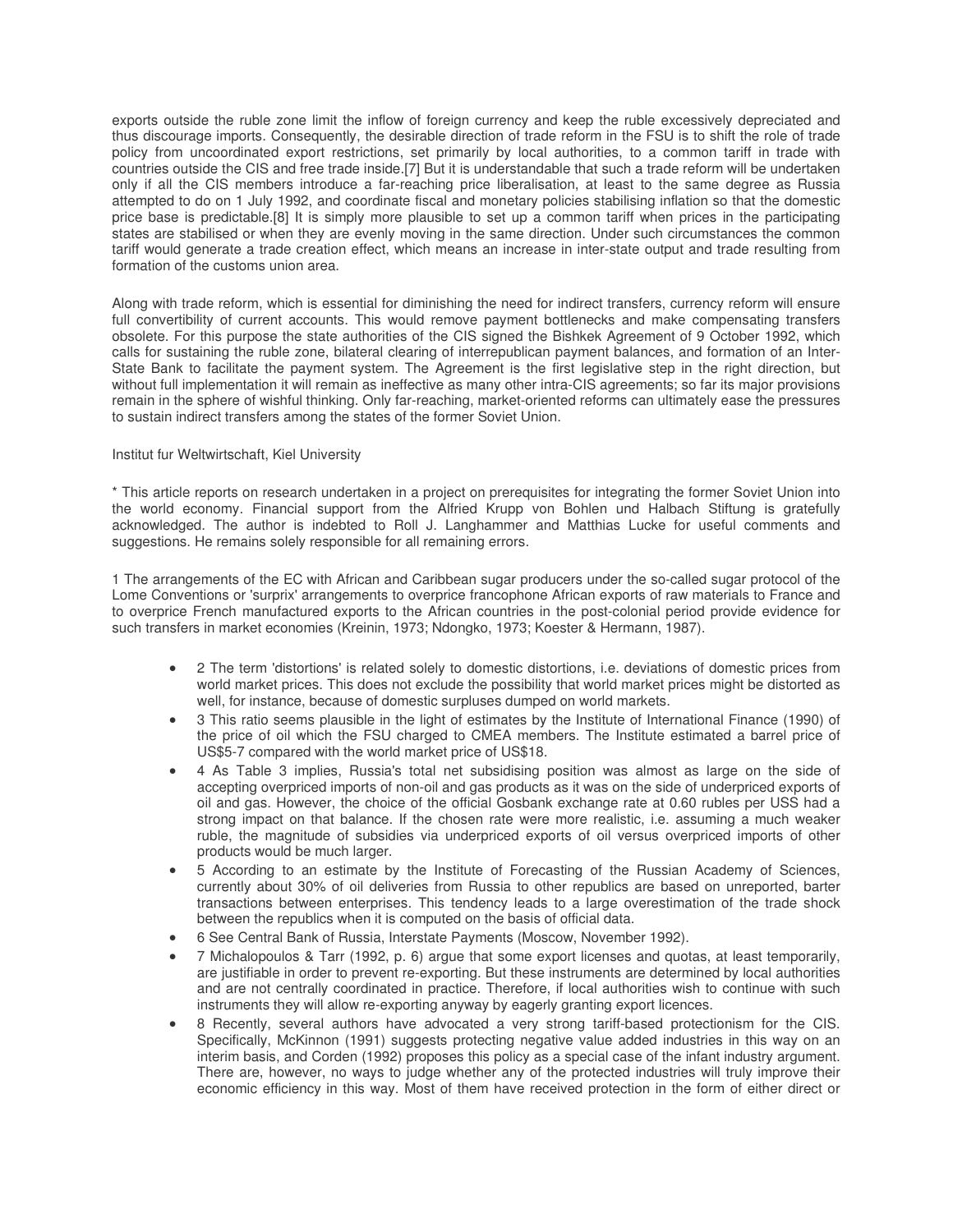indirect transfers over many years of central planning. This policy did not improve the economic efficiency of the technologically stagnant Soviet industries.

TABLE 1 AVERAGE WORLD MARKET TO DOMESTIC MARKET PRICE RATlOS IN INTER-REPUBLICAN TRADE BY MAJOR COMMODITY GROUPS, 1990[a]

| Sectors                                | Ratio |
|----------------------------------------|-------|
| Oil and gas                            | 2.70  |
| Electric energy                        | 1.50  |
| Coal                                   | 0.94  |
| Other energy                           | 0.71  |
| Ferrous metals                         | 1.18  |
| Non-ferrous metals                     | 1.66  |
| Chemicals and products                 | 0.83  |
| Machine building                       | 1.11  |
| Wood and paper products                | 0.72  |
| Construction materials                 | 0.97  |
| Light industry                         | 0.33  |
| Food industry                          | 0.38  |
| Other industrial branches              | 0.63  |
| Agricultural products (unprocessed)    | 0.45  |
| Communications, transport and services | 1.11  |
| Total trade                            | 0.97  |

a Weighted by individual republics' trade volumes.

Source: Appendix Table A1.

TABLE 2 INDIRECT TRANSFERS IN INTER-REPUBLICAN TRADE FOR ALL FSU REPUBLICS IN 1990 BY MAJOR COMMODITY GROUPS (IN MILLION CURRENT RUBLES)

Legend for Chart:

|      | A - Sectors     |                                                    |        |      |     |    |   |
|------|-----------------|----------------------------------------------------|--------|------|-----|----|---|
|      |                 | B - Indirect transfers through: Subsidised exports |        |      |     |    |   |
|      |                 | C - Indirect transfers through: % of total         |        |      |     |    |   |
|      |                 | D - Indirect transfers through: Overpriced imports |        |      |     |    |   |
|      |                 | E - Indirect transfers through: % of total         |        |      |     |    |   |
|      |                 |                                                    |        |      |     |    |   |
| A    |                 |                                                    | B      |      |     |    | E |
|      |                 |                                                    |        |      |     |    |   |
|      | Oil and gas     |                                                    | 22 552 | 61.5 |     |    |   |
|      | Electric energy |                                                    | 966    |      | 2.6 |    |   |
| Coal |                 |                                                    |        |      |     | 70 |   |

Other energy (peat)  $-- -- 4$  0.0 Ferrous metals  $2\,462\,6.7$   $-$ Non-ferrous metals 3 878 10.6 -- - -Chemicals and products  $--- 3 216 7.5$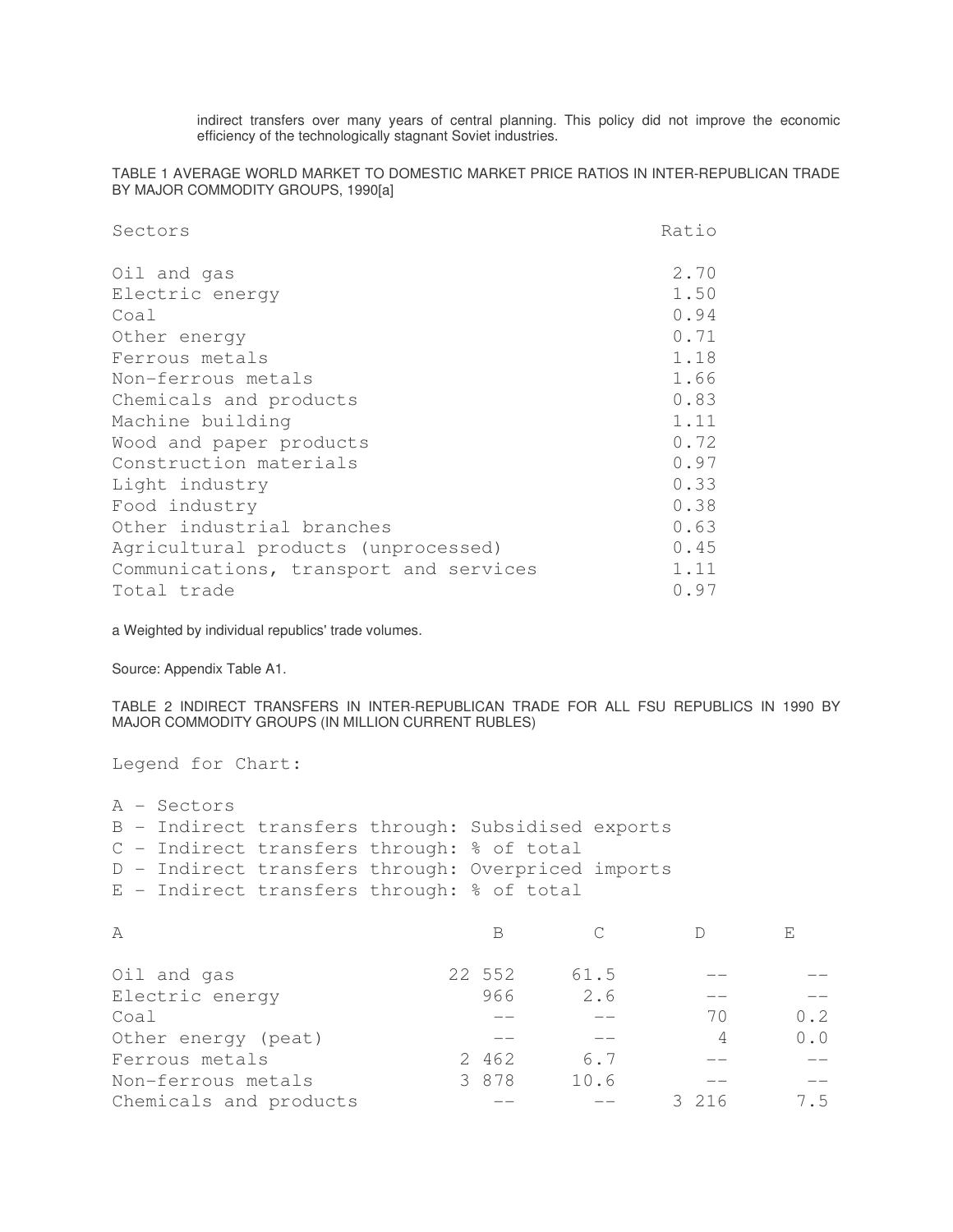| Machine building          | 6 333  | 17.3  |        |       |
|---------------------------|--------|-------|--------|-------|
| Wood and paper products   |        |       | 1 432  | 3.3   |
| Construction materials    |        |       | 78     | 0.2   |
| Light industry            |        |       | 19 203 | 44.8  |
| Food industry             |        |       | 13 372 | 31.2  |
| Other industrial branches |        |       | 2 017  | 4.7   |
| Agricultural products     |        |       |        |       |
| (unprocessed)             |        |       | 3 489  | 8.1   |
| Communications, transport |        |       |        |       |
| and services              | 474    | 1.3   |        |       |
| Sum of transfers          | 36 665 | 100.0 | 42 881 | 100.0 |

Data source: Appendix Table A1.

TABLE 3 REGIONAL STRUCTURE OF INDIRECT TRANSFERS, 1990, IN MILLIONS OF CURRENT RULES[a]

Legend for Chart:

A - Transfer donor through: Underpriced exports of oil & gas B - Transfer donor through: Overpriced imports of non-oil & gas C - Transfer recipient through: Overpriced exports of non-oil & gas D - Transfer recipient through: Underpriced imports of oil and gas E - Net transfer position[b]: Oil & gas F - Net transfer position[b]: Non-oil & gas G - Net transfer position[b]: Total H - Net transfers as% of GDP

|            | A        | B          | С         | $\mathbb D$ |
|------------|----------|------------|-----------|-------------|
|            | Ε        | $_{\rm F}$ | G         | $\rm H$     |
| Russia     | 15 811   | 13 867     | 4 0 7 1   | 3 166       |
|            | 12 645   | 9 796      | 22 441    | 3.67        |
| Ukraine    | 430      | 3 500      | 2 780     | 6 979       |
|            | $-6$ 549 | 720        | $-5829$   | (3.61)      |
| Belorussia | 1 564    | 1 281      | 2 745     | 3 699       |
|            | $-2$ 135 | $-1$ 464   | $-3, 599$ | (8.91)      |
| Uzbekistun | 833      | 2 2 7 4    | 2 113     | 1 403       |
|            | $-570$   | 161        | $-409$    | (1.26)      |
| Kazakhstan | 1 672    | 1 748      | 1 666     | 1 984       |
|            | $-312$   | 82         | $-230$    | (0.50)      |
| Georgia    | 5        | 917        | 2 877     | 432         |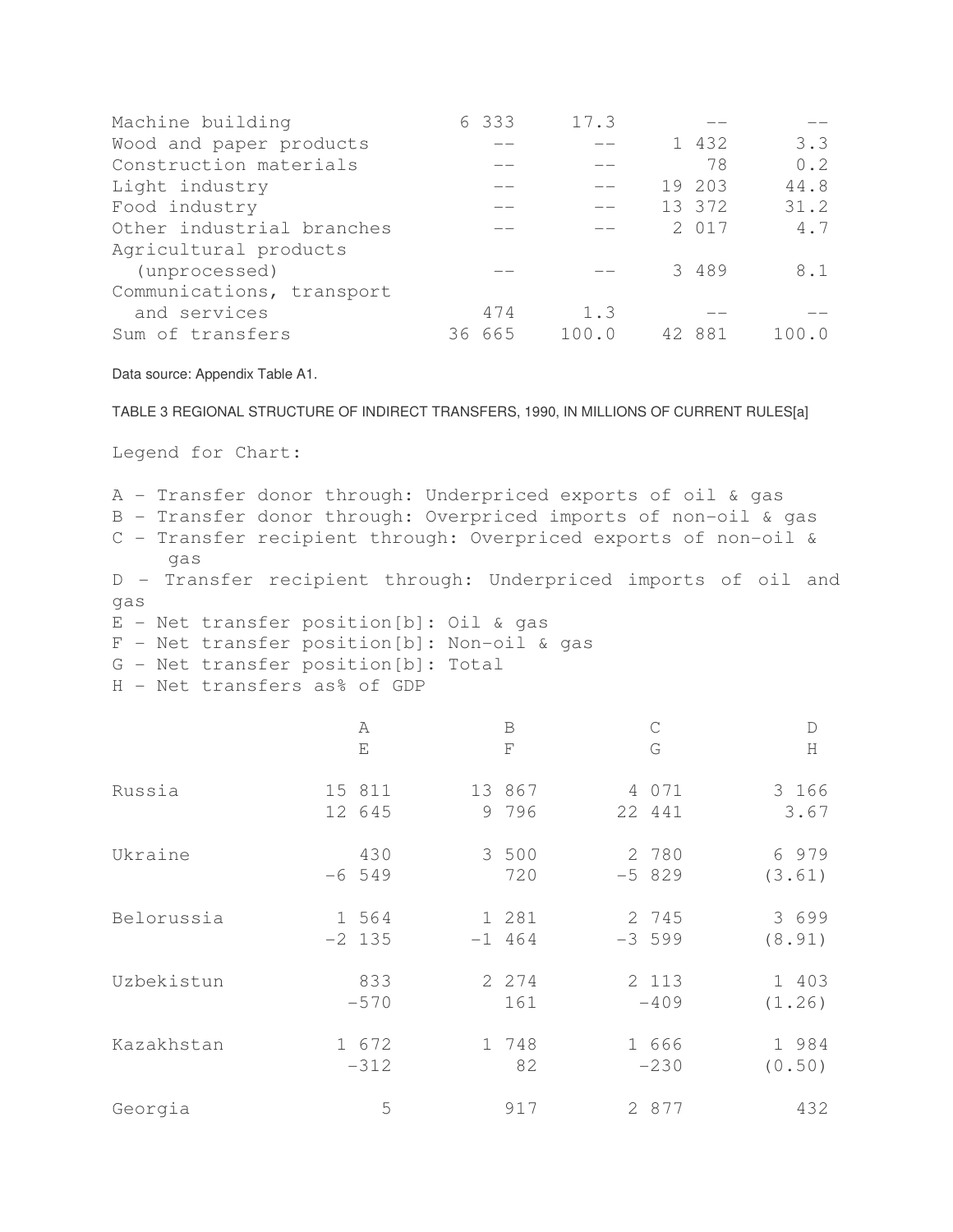|              | $-427$         | $-1$ 960 | $-2$ 387 | (16.02) |
|--------------|----------------|----------|----------|---------|
| Azerbaijan   | 936            | 845      | 2 465    | 906     |
|              | 30             | $-1620$  | $-1$ 590 | (10.09) |
| Lithuania    | 285            | 333      | 1 479    | 1 480   |
|              | $-1$ 195       | $-1$ 146 | $-2$ 341 | (17.09) |
| Moldavia     | $\circ$        | 577      | 3 148    | $-532$  |
|              | $-532$         | $-2$ 571 | $-3$ 103 | (24.05) |
| Latvia       | $\overline{7}$ | 397      | 1 0 9 6  | 559     |
|              | $-552$         | $-699$   | $-1$ 251 | (10.43) |
| Kirghizia    | 24             | 605      | 516      | 336     |
|              | $-312$         | 89       | $-223$   | (2.72)  |
| Tadzhikistan | 22             | 617      | 756      | 339     |
|              | $-317$         | $-139$   | $-456$   | (6.08)  |
| Armenia      | $\sqrt{a}$     | 910      | 1 439    | 350     |
|              | $-350$         | $-529$   | $-879$   | (9.16)  |
| Turkmenia    | 963            | 583      | 659      | 98      |
|              | 865            | $-76$    | 789      | 10.81   |
| Estonia      | $\overline{0}$ | 329      | 948      | 287     |
|              | $-287$         | $-619$   | $-906$   | (12.08) |

a There were no cases of overpriced exports (imports) of oil and gas and underpriced exports (imports) of non-oil and gas products.

b Positive sign indicates a net donor, negative sign a net recipient of transfer.

Source: Calculations based on data in Appendix Table A1; GNP data: Plan Econ Report, 11-13, 24 March 1992.

TABLE 4 CLASSIFICATION OF INDIRECT TRANSFERS POSITION OF THE REPUBLICS BASED ON UNDERPRICED TRADE IN OIL AND GAS, AND OVERPRICED TRADE IN NON-OIL AND GAS GOODS, 1990

Underpriced Trade in Oil and Gas

| (Exporters)           | Donors<br>(Importers) | Recipients                          |
|-----------------------|-----------------------|-------------------------------------|
| Donors<br>(Importers) | Russia                | Ukraine<br>Uzbekistan<br>Kazakhstan |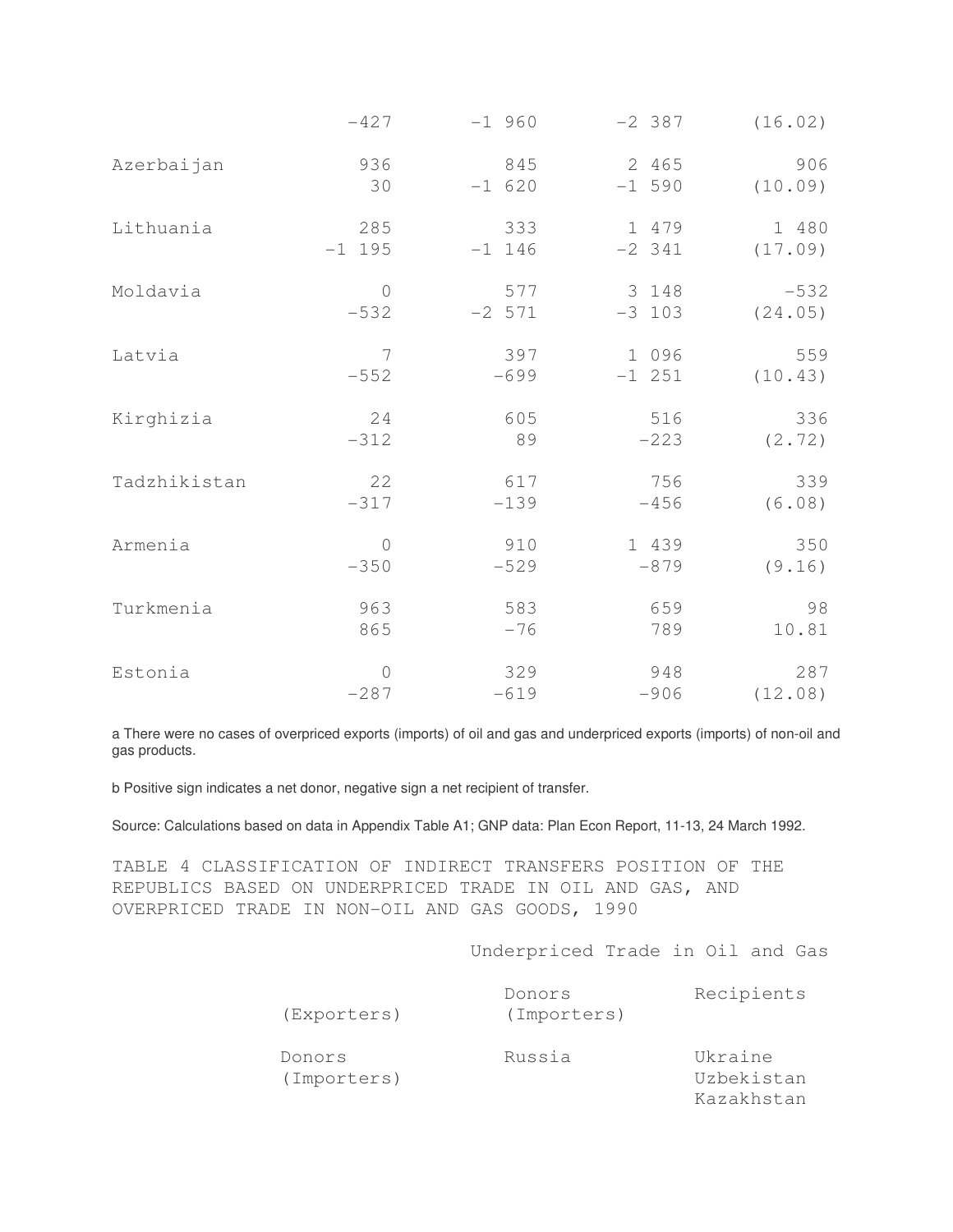Overpriced Kirghizia

Non-oil (Exporters) Azerbaijan Georgia and Gas Lithuania

Trade in Recipients Turkmenia Belorussia

 Moldavia Latvia Tadzhikistan Armenia Estonia

Source: Based on data in Table 3.

TABLE A1: INTERREPUBLICAN EXPORTS AND IMPORTS IN DOMESTIC (DP) AND WORLD MARKET (WP) PRICES, 1990 DATA (MILLIONS OF CURRENT RUBLES)

Legend for Chart:

|  | A - Russia: Exports,<br>DP   |
|--|------------------------------|
|  | B - Russia: Exports, WP      |
|  | C - Russia: Exports, WP/DP   |
|  | D - Russia: Imports, DP      |
|  | E - Russia: Imports, WP      |
|  | $F$ - Russia: Imports, WP/DP |
|  | G - Ukraine: Exports, DP     |
|  | H - Ukraine: Exports, WP     |
|  | I - Ukraine: Exports, WP/DP  |
|  | J - Ukraine: Imports, DP     |
|  | K - Ukraine: Imports, WP     |

L - Ukraine: Imports, WP/DP

|                 |   | A<br>$\mathbb D$<br>G<br>J     | $\, {\bf B}$<br>E<br>Η<br>Κ      | C<br>$\mathbf{F}$<br>I<br>L  |
|-----------------|---|--------------------------------|----------------------------------|------------------------------|
| Oil and gas     | 8 | 612<br>2 0 9 4<br>337<br>3 797 | 24 423<br>5 260<br>767<br>10 776 | 2.84<br>2.51<br>2.28<br>2.84 |
| Electric energy |   | 599<br>553<br>167<br>189       | 899<br>830<br>250<br>283         | 1.50<br>1.50<br>1.50<br>1.50 |
| Coal            |   | 496<br>289<br>237              | 464<br>270<br>222                | 0.94<br>0.93<br>0.94         |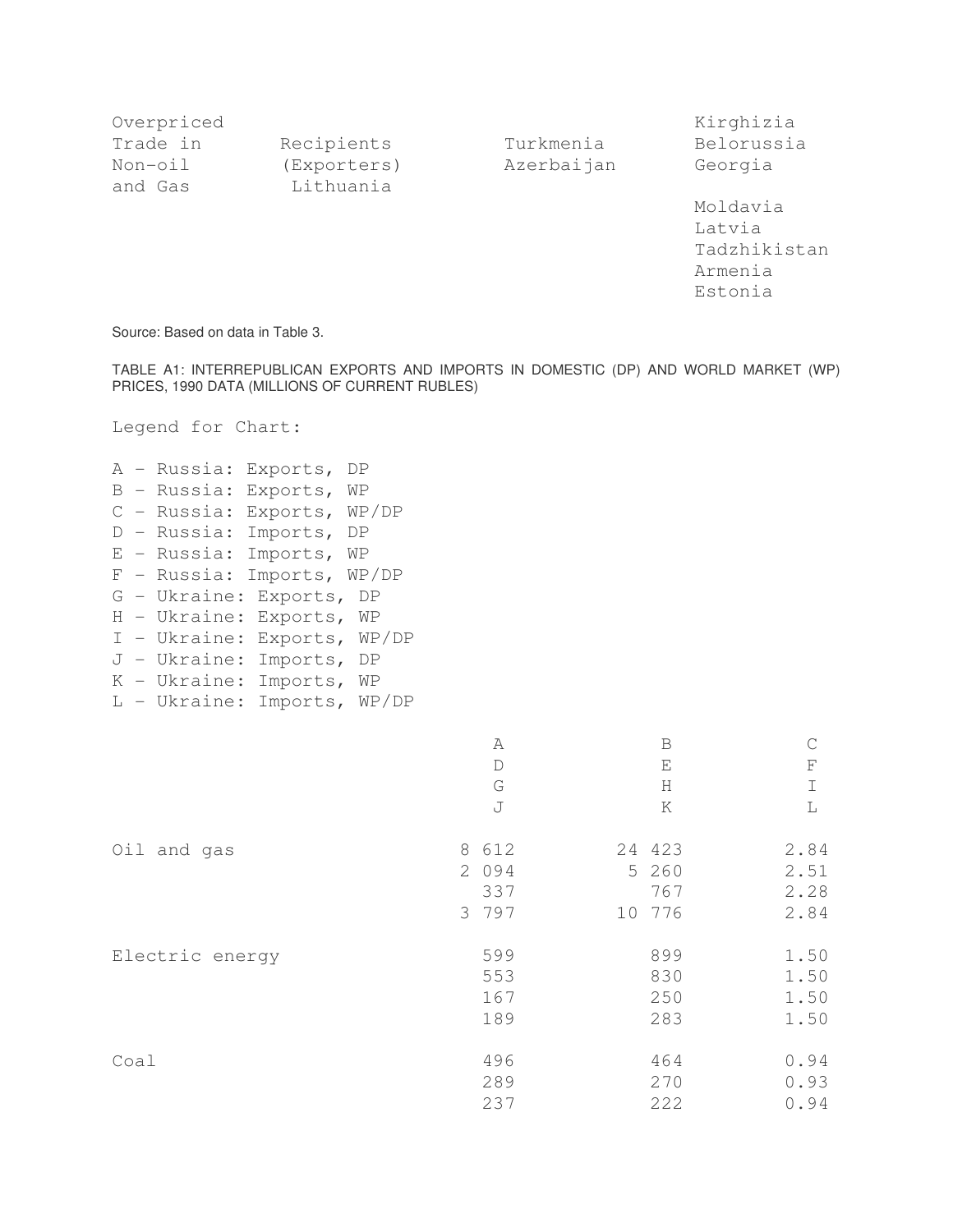|                         |                  | 313                                            |   | 293                                                                  | 0.94                               |
|-------------------------|------------------|------------------------------------------------|---|----------------------------------------------------------------------|------------------------------------|
| Other energy (peat)     |                  | $\mathbf 1$<br>10<br>$\circ$<br>$\overline{2}$ |   | $\mathbf 1$<br>$\overline{\phantom{a}}$<br>$\bigcirc$<br>$\mathbf 2$ | 1.00<br>0.70<br>$\qquad -$<br>1.00 |
| Ferrous metals          |                  | 5 832<br>5 913<br>6 063<br>2 453               |   | 6 768<br>7 083<br>7 336<br>2 836                                     | 1.16<br>1.20<br>1.21<br>1.16       |
| Non-ferrous metals      |                  | 3 3 2 3<br>1 630<br>869<br>2 019               |   | 5 540<br>2 698<br>1 448<br>3 367                                     | 1.67<br>1.66<br>1.67<br>1.67       |
| Chemicals and products  |                  | 9 145<br>5 5 9 0<br>3 0 5 1<br>4 367           |   | 7 596<br>4 654<br>2 614<br>3 610                                     | 0.83<br>0.83<br>0.86<br>0.83       |
| Machine building        | 20               | 26 091<br>720<br>15 500<br>13 720              |   | 28 899<br>22 928<br>17 344<br>15 178                                 | 1.11<br>1.11<br>1.12<br>1.11       |
| Wood and paper products |                  | 3 724<br>695<br>369<br>1 459                   |   | 2 727<br>485<br>262<br>1 072                                         | 0.73<br>0.70<br>0.71<br>0.73       |
| Construction materials  |                  | 1 118<br>810<br>616<br>414                     |   | 1 137<br>768<br>560<br>419                                           | 1.02<br>0.95<br>0.91<br>1.01       |
| Light industry          |                  | 7 502<br>11 154<br>2 161<br>5 5 9 8            |   | 2 2 7 2<br>4 097<br>690<br>1 812                                     | 0.30<br>0.37<br>0.32<br>0.32       |
| Food industry           | 6<br>$\mathbf 1$ | 2 443<br>12 882<br>127<br>770                  | 1 | 114<br>4 625<br>2 801<br>681                                         | 0.46<br>0.36<br>0.46<br>0.38       |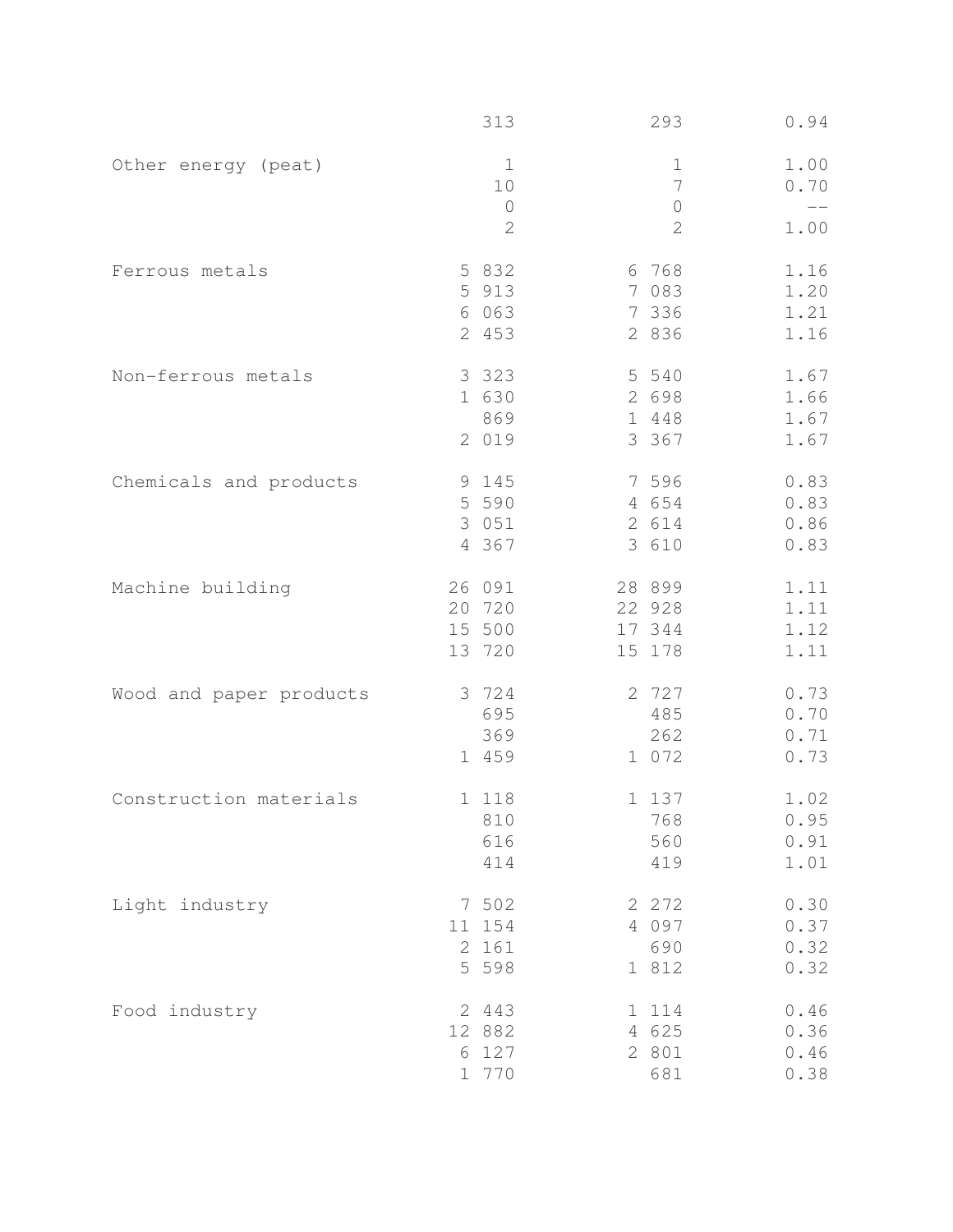| Other industrial branches                 | 2 648<br>1 445<br>976<br>1 403       | 1 646<br>948<br>592<br>819           | 0.62<br>0.66<br>0.61<br>0.58 |
|-------------------------------------------|--------------------------------------|--------------------------------------|------------------------------|
| Agricultural products<br>(unprocessed)    | 887<br>2 724<br>1 529<br>500         | 442<br>1 0 7 0<br>724<br>238         | 0.50<br>0.39<br>0.47<br>0.48 |
| Communications, transport<br>and services | 2 2 9 0<br>774<br>317<br>984         | 2 522<br>860<br>359<br>1 084         | 1.10<br>1.11<br>1.13<br>1.10 |
| Non-oil and gas trade                     | 66 098<br>65 190<br>37 982<br>35 192 | 62 027<br>51 323<br>35 202<br>31 692 | 0.94<br>0.79<br>0.93<br>0.90 |
| Total trade                               | 74 710<br>67 284<br>38 319<br>38 989 | 86 450<br>56 583<br>35 969<br>42 468 | 1.16<br>0.84<br>0.94<br>1.09 |

| A - Belorussia: Exports, DP<br>B - Belorussia: Exports, WP<br>C - Belorussia: Exports, WP/DP<br>D - Belorussia: Imports, DP<br>E - Belorussia: Imports, WP<br>F - Belorussia: Imports, WP/DP<br>G - Uzbekistan: Exports, DP<br>H - Uzbekistan: Exports, WP<br>I - Uzbekistan: Exports, WP/DP<br>J - Uzbekistan: Imports, DP<br>K - Uzbekistan: Imports, WP<br>L - Uzbekistan: Imports, WP/DP |  |                            |                  |                                 |
|----------------------------------------------------------------------------------------------------------------------------------------------------------------------------------------------------------------------------------------------------------------------------------------------------------------------------------------------------------------------------------------------|--|----------------------------|------------------|---------------------------------|
|                                                                                                                                                                                                                                                                                                                                                                                              |  | A<br>$\mathbb D$<br>G<br>J | B<br>Ε<br>H<br>K | $\mathbf F$<br>$\mathbf I$<br>L |
| Oil and gas                                                                                                                                                                                                                                                                                                                                                                                  |  | 1 204<br>1 697             | 2 768<br>5 3 9 6 | 2.30<br>3.18                    |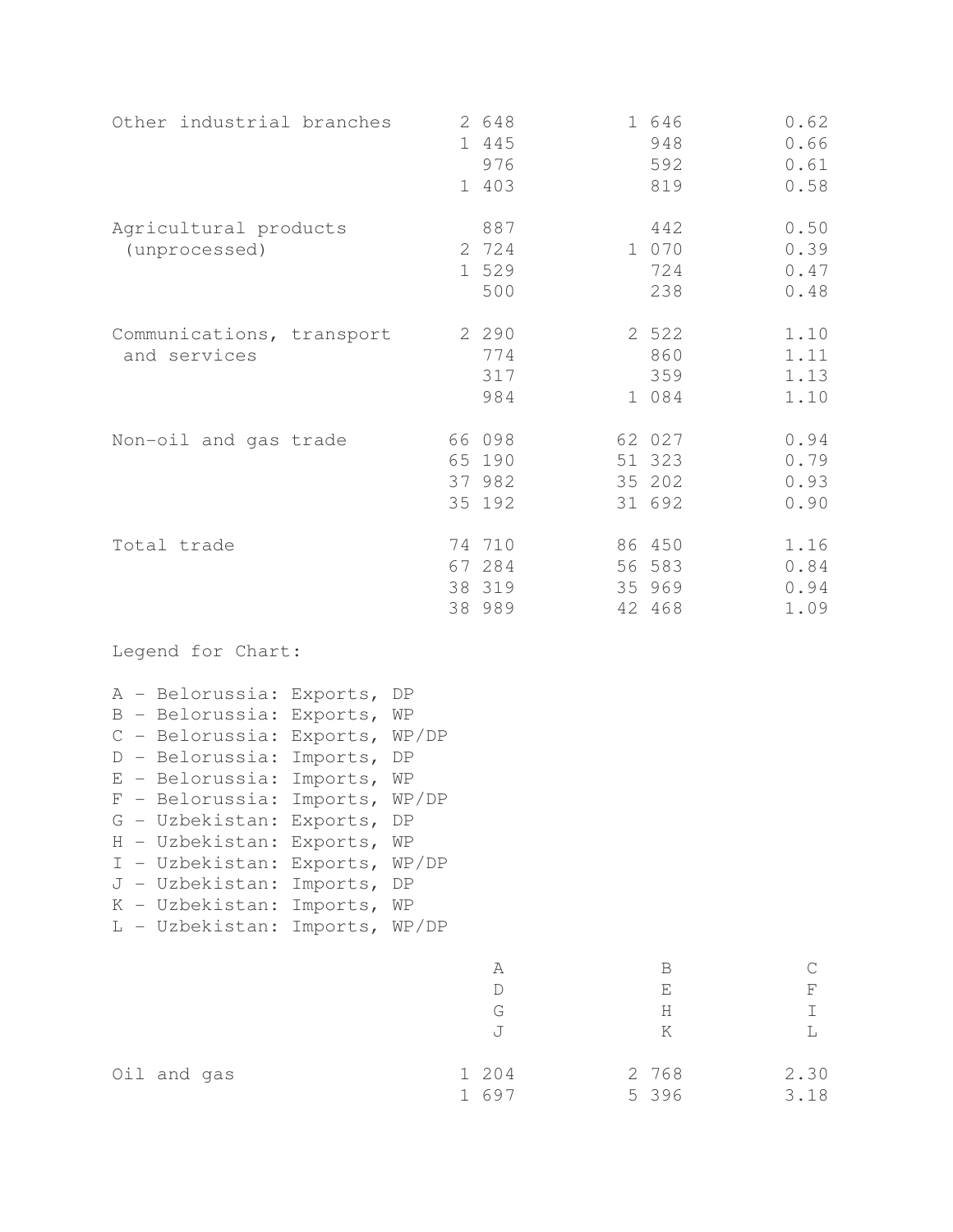|                         | 592                                             | 1 425                                           | 2.41                 |
|-------------------------|-------------------------------------------------|-------------------------------------------------|----------------------|
|                         | 886                                             | 2 289                                           | 2.58                 |
| Electric energy         | 42                                              | 62                                              | 1.48                 |
|                         | 154                                             | 231                                             | 1.50                 |
|                         | 207                                             | 311                                             | 1.50                 |
|                         | 172                                             | 258                                             | 1.50                 |
| Coal                    | $\circ$<br>40<br>8<br>48                        | $\bigcirc$<br>38<br>$\,8\,$<br>45               | 0.95<br>1.00<br>0.94 |
| Other energy (peat)     | $\circ$<br>$\mathbf 1$<br>$\bigcirc$<br>$\circ$ | $\bigcirc$<br>$1\,$<br>$\bigcirc$<br>$\bigcirc$ | 1.00                 |
| Ferrous metals          | 189                                             | 225                                             | 1.19                 |
|                         | 1 333                                           | 1 569                                           | 1.18                 |
|                         | 99                                              | 121                                             | 1.22                 |
|                         | 647                                             | 751                                             | 1.16                 |
| Non-ferrous metals      | 78                                              | 131                                             | 1.68                 |
|                         | 410                                             | 685                                             | 1.67                 |
|                         | 429                                             | 711                                             | 1.66                 |
|                         | 409                                             | 679                                             | 1.66                 |
| Chemicals and products  | 2 128                                           | 1 754                                           | 0.82                 |
|                         | 1 980                                           | 1 615                                           | 0.82                 |
|                         | 793                                             | 606                                             | 0.76                 |
|                         | 973                                             | 806                                             | 0.83                 |
| Machine building        | 7 856                                           | 8 4 9 8                                         | 1.08                 |
|                         | 5 045                                           | 5 615                                           | 1.11                 |
|                         | 1 051                                           | 1 325                                           | 1.26                 |
|                         | 3 2 9 2                                         | 3 438                                           | 1.04                 |
| Wood and paper products | 442                                             | 299                                             | 0.68                 |
|                         | 408                                             | 311                                             | 0.76                 |
|                         | 15                                              | 12                                              | 0.80                 |
|                         | 512                                             | 368                                             | 0.72                 |
| Construction materials  | 290                                             | 253                                             | 0.87                 |
|                         | 177                                             | 184                                             | 1.04                 |
|                         | 71                                              | 69                                              | 0.97                 |
|                         | 192                                             | 193                                             | 1.01                 |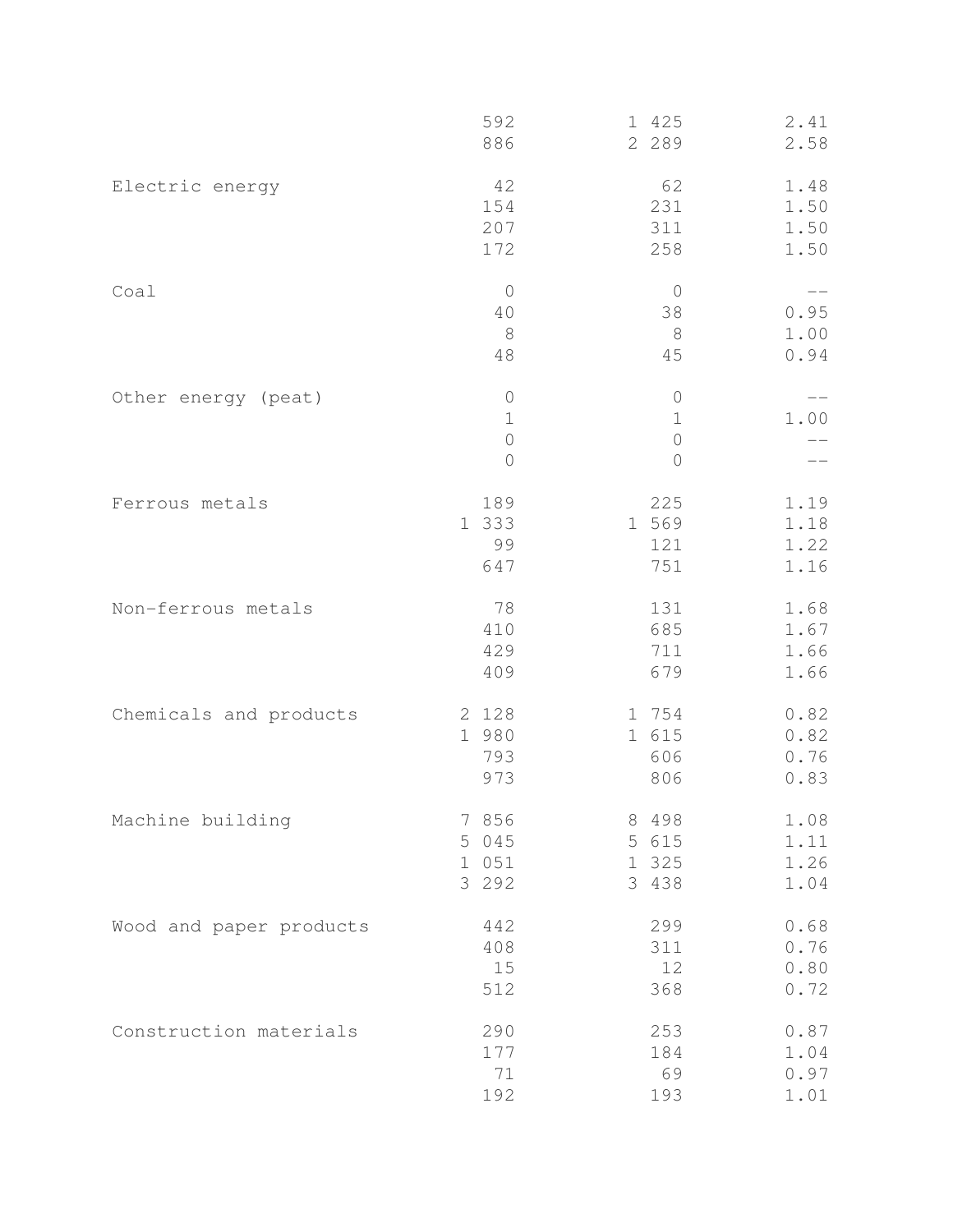| Light industry                            |   | 3 270<br>1 552<br>3 384<br>1 938    | 990<br>488<br>1 542<br>580          | 0.30<br>0.31<br>0.46<br>0.30 |
|-------------------------------------------|---|-------------------------------------|-------------------------------------|------------------------------|
| Food industry                             |   | 984<br>909<br>810<br>1 247          | 479<br>372<br>306<br>571            | 0.49<br>0.41<br>0.38<br>0.46 |
| Other industrial branches                 |   | 299<br>359<br>73<br>334             | 240<br>210<br>47<br>197             | 0.80<br>0.58<br>0.64<br>0.59 |
| Agricultural products<br>(unprocessed)    |   | 228<br>468<br>405<br>932            | 105<br>216<br>147<br>511            | 0.46<br>0.46<br>0.36<br>0.55 |
| Communications, transport<br>and services |   | 214<br>306<br>232<br>280            | 238<br>328<br>261<br>309            | 1.11<br>1.07<br>1.13<br>1.10 |
| Non-oil and gas trade                     |   | 16 020<br>13 144<br>7 577<br>10 978 | 13 275<br>11 863<br>5 464<br>8 704  | 0.83<br>0.90<br>0.72<br>0.79 |
| Total trade                               | 8 | 17 224<br>14 841<br>169<br>11 864   | 16 043<br>17 259<br>6 889<br>10 993 | 0.93<br>1.16<br>0.84<br>0.93 |

|  | A - Kazakhstan: Exports, DP    |  |
|--|--------------------------------|--|
|  | B - Kazakhstan: Exports, WP    |  |
|  | C - Kazakhstan: Exports, WP/DP |  |
|  | D - Kazakhstan: Imports, DP    |  |
|  | E - Kazakhstan: Imports, WP    |  |
|  | F - Kazakhstan: Imports, WP/DP |  |
|  | G - Georgia: Exports, DP       |  |
|  | H - Georgia: Exports, WP       |  |
|  | I - Georgia: Exports, WP/DP    |  |
|  |                                |  |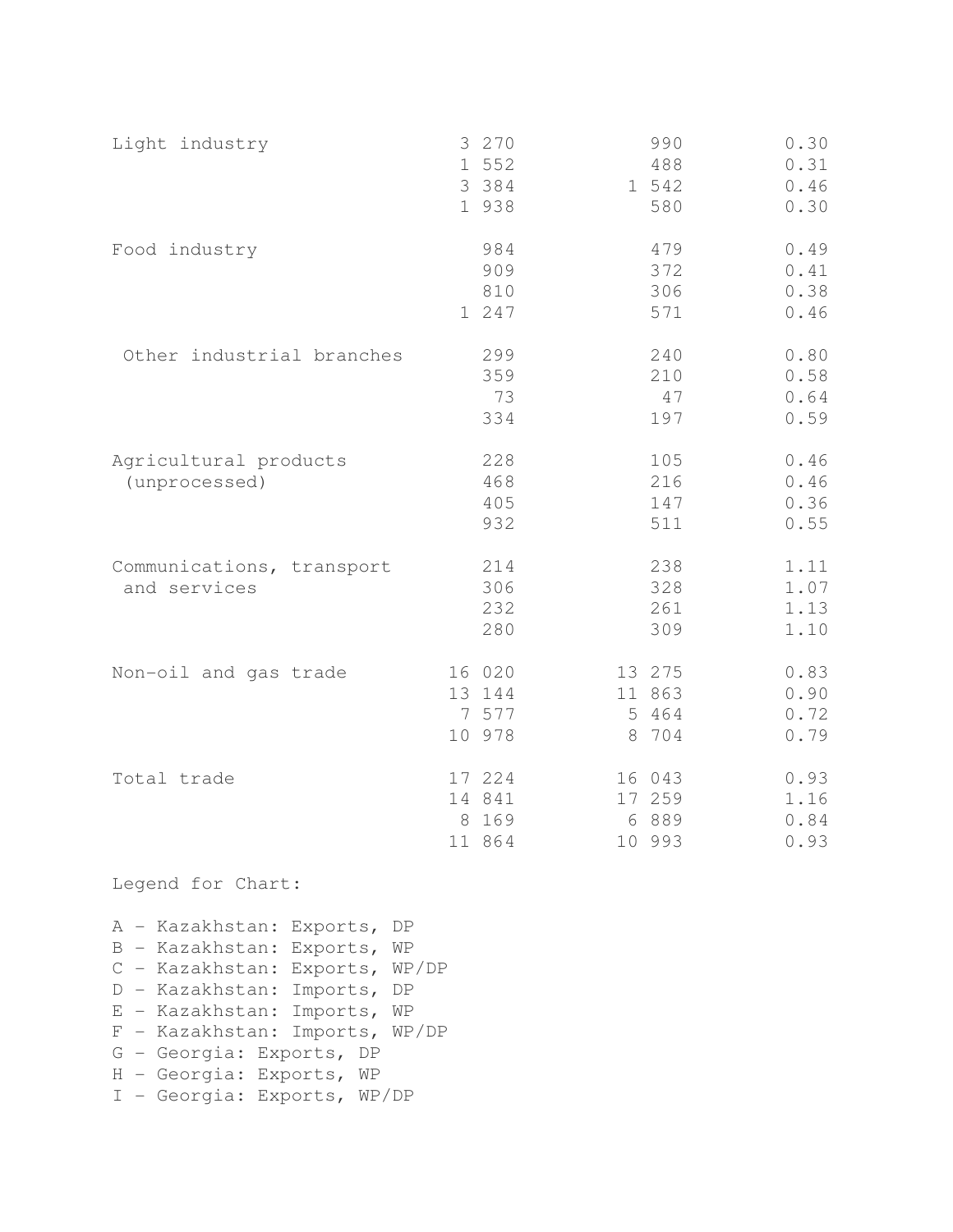| J - Georgia: Imports, DP<br>K - Georgia: Imports, WP<br>L - Georgia: Imports, WP/DP |                                                 |                                                      |               |
|-------------------------------------------------------------------------------------|-------------------------------------------------|------------------------------------------------------|---------------|
|                                                                                     | А                                               | $\mathbf B$                                          | $\mathsf C$   |
|                                                                                     | $\mathbb D$                                     | $\mathbf E$                                          | $\mathbf{F}$  |
|                                                                                     | $\mathbb{G}% _{M_{1},M_{2}}^{\alpha,\beta}$     | $\rm H$                                              | $\mathbbm{I}$ |
|                                                                                     | $\rm J$                                         | K                                                    | $\mathbb L$   |
| Oil and gas                                                                         | 783                                             | 2 455                                                | 3.14          |
|                                                                                     | 1 177                                           | 3 161                                                | 2.69          |
|                                                                                     | 5                                               | 10                                                   | 2.00          |
|                                                                                     | 284                                             | 716                                                  | 2.52          |
| Electric energy                                                                     | 233                                             | 350                                                  | 1.50          |
|                                                                                     | 420                                             | 630                                                  | 1.50          |
|                                                                                     | 13                                              | 19                                                   | 1.46          |
|                                                                                     | 54                                              | 81                                                   | 1.50          |
| Coal                                                                                | 304                                             | 284                                                  | 0.93          |
|                                                                                     | 156                                             | 146                                                  | 0.94          |
|                                                                                     | 5                                               | $\overline{4}$                                       | 0.80          |
|                                                                                     | 15                                              | 14                                                   | 0.93          |
| Other energy (peat)                                                                 | $\bigcirc$<br>$1\,$<br>$\bigcirc$<br>$\bigcirc$ | $\bigcirc$<br>$\bigcirc$<br>$\bigcirc$<br>$\bigcirc$ | $0.00$        |
| Ferrous metals                                                                      | 839                                             | 926                                                  | 1.10          |
|                                                                                     | 939                                             | 1 098                                                | 1.17          |
|                                                                                     | 284                                             | 341                                                  | 1.20          |
|                                                                                     | 411                                             | 486                                                  | 1.18          |
| Non-ferrous metals                                                                  | 480                                             | 795                                                  | 1.66          |
|                                                                                     | 255                                             | 424                                                  | 1.66          |
|                                                                                     | 30                                              | 46                                                   | 1.53          |
|                                                                                     | 97                                              | 162                                                  | 1.67          |
| Chemicals and products                                                              | 961                                             | 785                                                  | 0.82          |
|                                                                                     | 1 522                                           | 1 298                                                | 0.85          |
|                                                                                     | 323                                             | 252                                                  | 0.78          |
|                                                                                     | 495                                             | 413                                                  | 0.83          |
| Machine building                                                                    | 746                                             | 895                                                  | 1.20          |
|                                                                                     | 4 704                                           | 5 247                                                | 1.12          |
|                                                                                     | 757                                             | 896                                                  | 1.18          |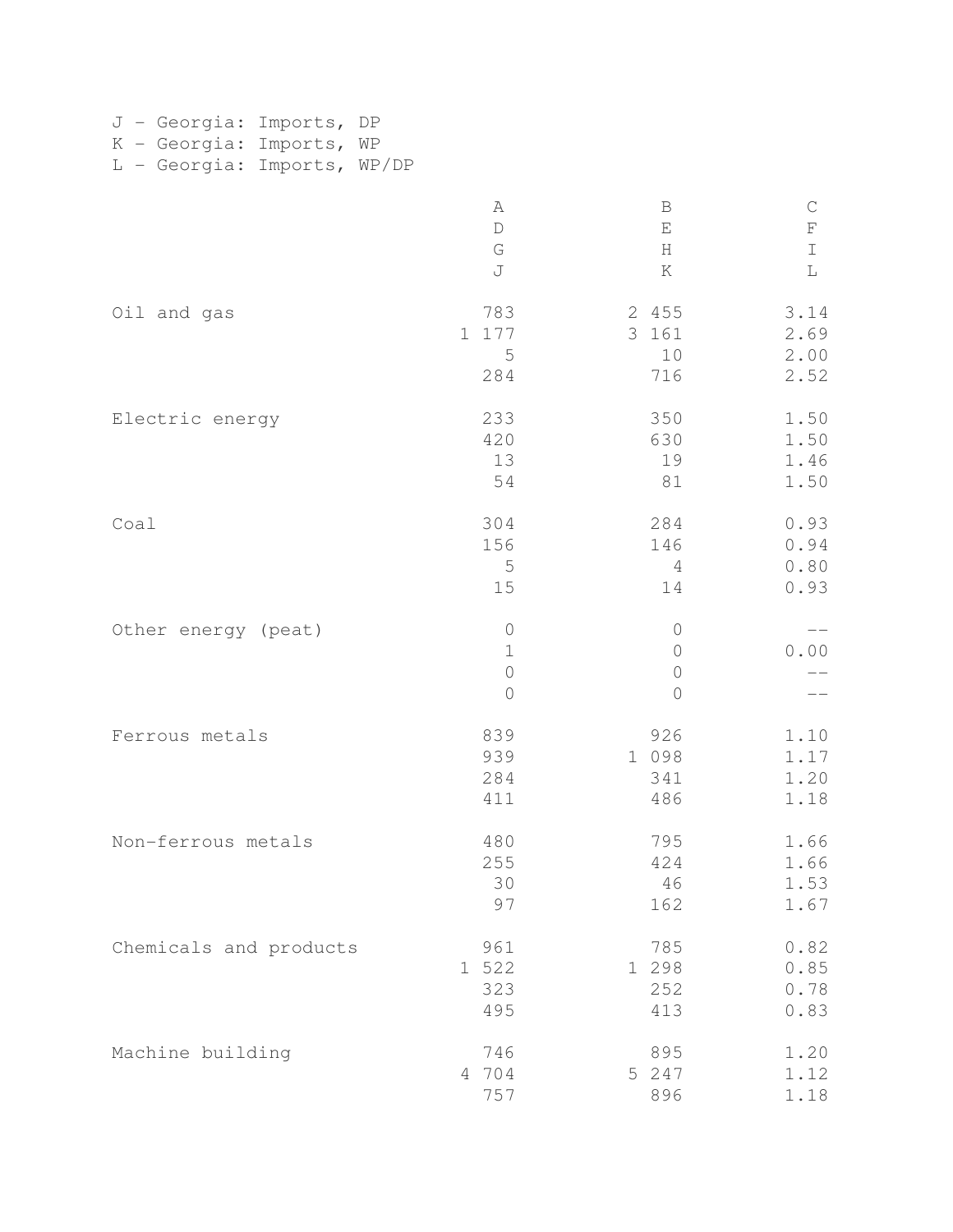|                                           | 1 323                      | 1 401                    | 1.06                         |
|-------------------------------------------|----------------------------|--------------------------|------------------------------|
| Wood and paper products                   | 22                         | 17                       | 0.77                         |
|                                           | 691                        | 480                      | 0.69                         |
|                                           | 59                         | 41                       | 0.69                         |
|                                           | 227                        | 166                      | 0.73                         |
| Construction materials                    | 114                        | 136                      | 1.19                         |
|                                           | 296                        | 280                      | 0.95                         |
|                                           | 47                         | 47                       | 1.00                         |
|                                           | 101                        | 107                      | 1.06                         |
| Light industry                            | 1 395                      | 346                      | 0.25                         |
|                                           | 1 982                      | 603                      | 0.30                         |
|                                           | 1 225                      | 367                      | 0.30                         |
|                                           | 809                        | 265                      | 0.33                         |
| Food industry                             | 561                        | 272                      | 0.48                         |
|                                           | 1 232                      | 467                      | 0.38                         |
|                                           | 2 340                      | 491                      | 0.21                         |
|                                           | 516                        | 228                      | 0.44                         |
| Other industrial branches                 | 75                         | 59                       | 0.79                         |
|                                           | 400                        | 278                      | 0.69                         |
|                                           | 149                        | 94                       | 0.63                         |
|                                           | 190                        | 122                      | 0.64                         |
| Agricultural products<br>(unprocessed)    | 1 732<br>227<br>397<br>287 | 909<br>88<br>139<br>148  | 0.52<br>0.39<br>0.35<br>0.52 |
| Communications, transport<br>and services | 198<br>315<br>92<br>140    | 218<br>348<br>104<br>155 | 1.10<br>1.10<br>1.13<br>1.11 |
| Non-oil and gas trade                     | 7 660                      | 5 9 9 4                  | 0.78                         |
|                                           | 13 137                     | 11 389                   | 0.87                         |
|                                           | 5 719                      | 2 842                    | 0.50                         |
|                                           | 4 665                      | 3 748                    | 0.80                         |
| Total trade                               | 8 4 4 3                    | 8 4 4 9                  | 1.00                         |
|                                           | 14 314                     | 14 550                   | 1.02                         |
|                                           | 5 724                      | 2 852                    | 0.50                         |
|                                           | 4 9 4 9                    | 4 464                    | 0.90                         |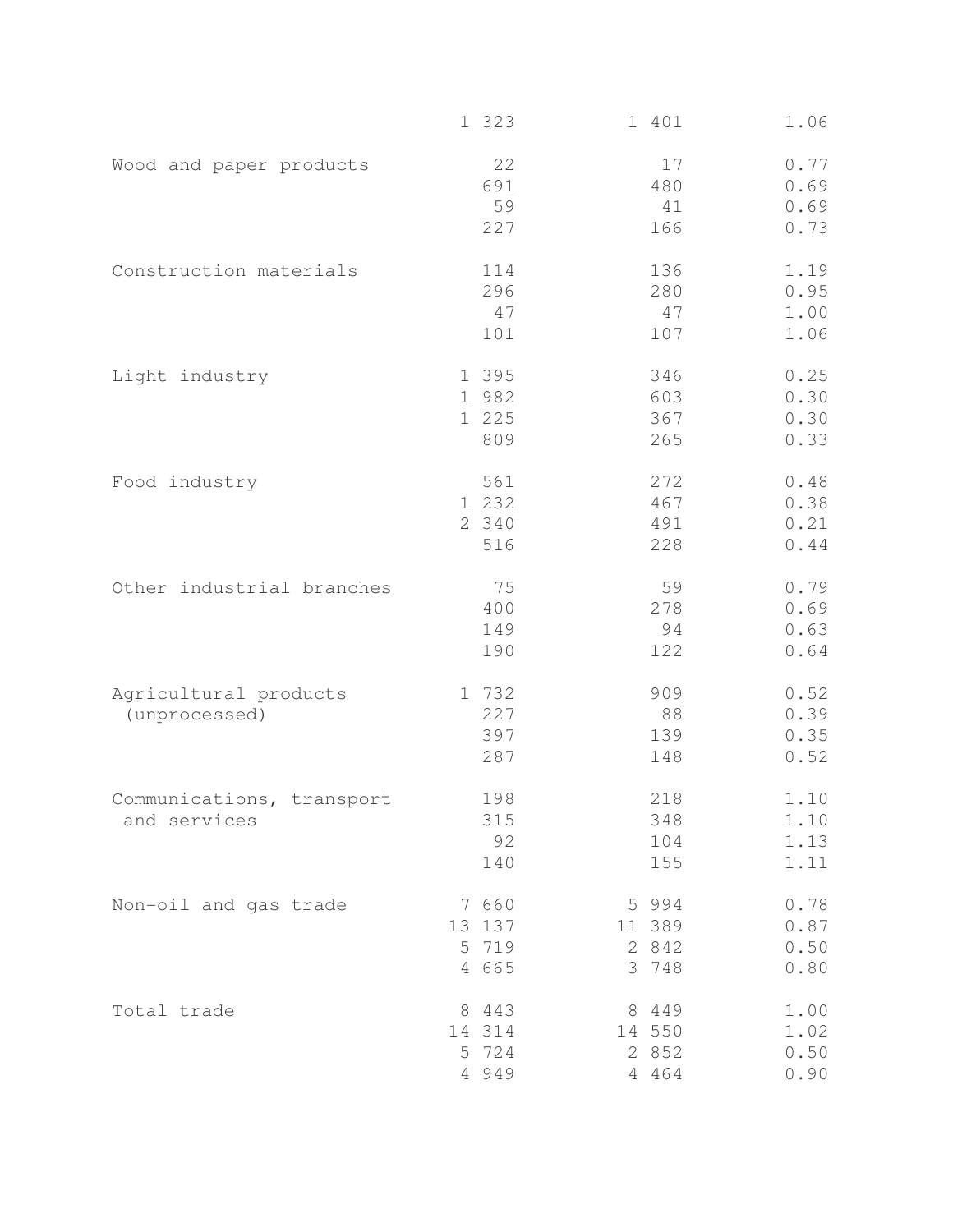| C - Azerbaijan: Exports, WP/DP<br>D - Azerbaijan: Imports, DP<br>E - Azerbaijan: Imports, WP<br>F - Azerbaijan: Imports, WP/DP<br>G - Lithuania: Exports, DP<br>H - Lithuania: Exports, WP<br>I - Lithuania: Exports, WP/DP<br>J - Lithuania: Imports, DP<br>K - Lithuania: Imports, WP<br>L - Lithuania: Imports, WP/DP |                                             |                                                |                    |
|--------------------------------------------------------------------------------------------------------------------------------------------------------------------------------------------------------------------------------------------------------------------------------------------------------------------------|---------------------------------------------|------------------------------------------------|--------------------|
|                                                                                                                                                                                                                                                                                                                          | Α                                           | B                                              | $\mathsf C$        |
|                                                                                                                                                                                                                                                                                                                          | $\mathbb D$                                 | E                                              | $\mathbf{F}% _{0}$ |
|                                                                                                                                                                                                                                                                                                                          | $\mathbb G$                                 | H                                              | $\mathbbm{I}$      |
|                                                                                                                                                                                                                                                                                                                          | $\mathbb J$                                 | K                                              | L                  |
| Oil and gas                                                                                                                                                                                                                                                                                                              | 747                                         | 1 683                                          | 2.25               |
|                                                                                                                                                                                                                                                                                                                          | 428                                         | 1 334                                          | 3.12               |
|                                                                                                                                                                                                                                                                                                                          | 233                                         | 518                                            | 2.22               |
|                                                                                                                                                                                                                                                                                                                          | 879                                         | 2 359                                          | 2.68               |
| Electric energy                                                                                                                                                                                                                                                                                                          | 46                                          | 70                                             | 1.52               |
|                                                                                                                                                                                                                                                                                                                          | 16                                          | 25                                             | 1.56               |
|                                                                                                                                                                                                                                                                                                                          | 200                                         | 300                                            | 1.50               |
|                                                                                                                                                                                                                                                                                                                          | 99                                          | 148                                            | 1.49               |
| Coal                                                                                                                                                                                                                                                                                                                     | $\circ$<br>5<br>$\sqrt{ }$<br>14            | $\bigcirc$<br>$\mathsf S$<br>$\circ$<br>13     | 1.00<br>0.93       |
| Other energy (peat)                                                                                                                                                                                                                                                                                                      | $\circ$<br>$\sqrt{a}$<br>$\circ$<br>$\circ$ | $\bigcirc$<br>$\circ$<br>$\circ$<br>$\bigcirc$ |                    |
| Ferrous metals                                                                                                                                                                                                                                                                                                           | 71                                          | 84                                             | 1.18               |
|                                                                                                                                                                                                                                                                                                                          | 219                                         | 266                                            | 1.21               |
|                                                                                                                                                                                                                                                                                                                          | 21                                          | 19                                             | 0.90               |
|                                                                                                                                                                                                                                                                                                                          | 306                                         | 357                                            | 1.17               |
| Non-ferrous metals                                                                                                                                                                                                                                                                                                       | 80                                          | 134                                            | 1.67               |
|                                                                                                                                                                                                                                                                                                                          | 101                                         | 168                                            | 1.66               |

A - Azerbaijan: Exports, DP B - Azerbaijan: Exports, WP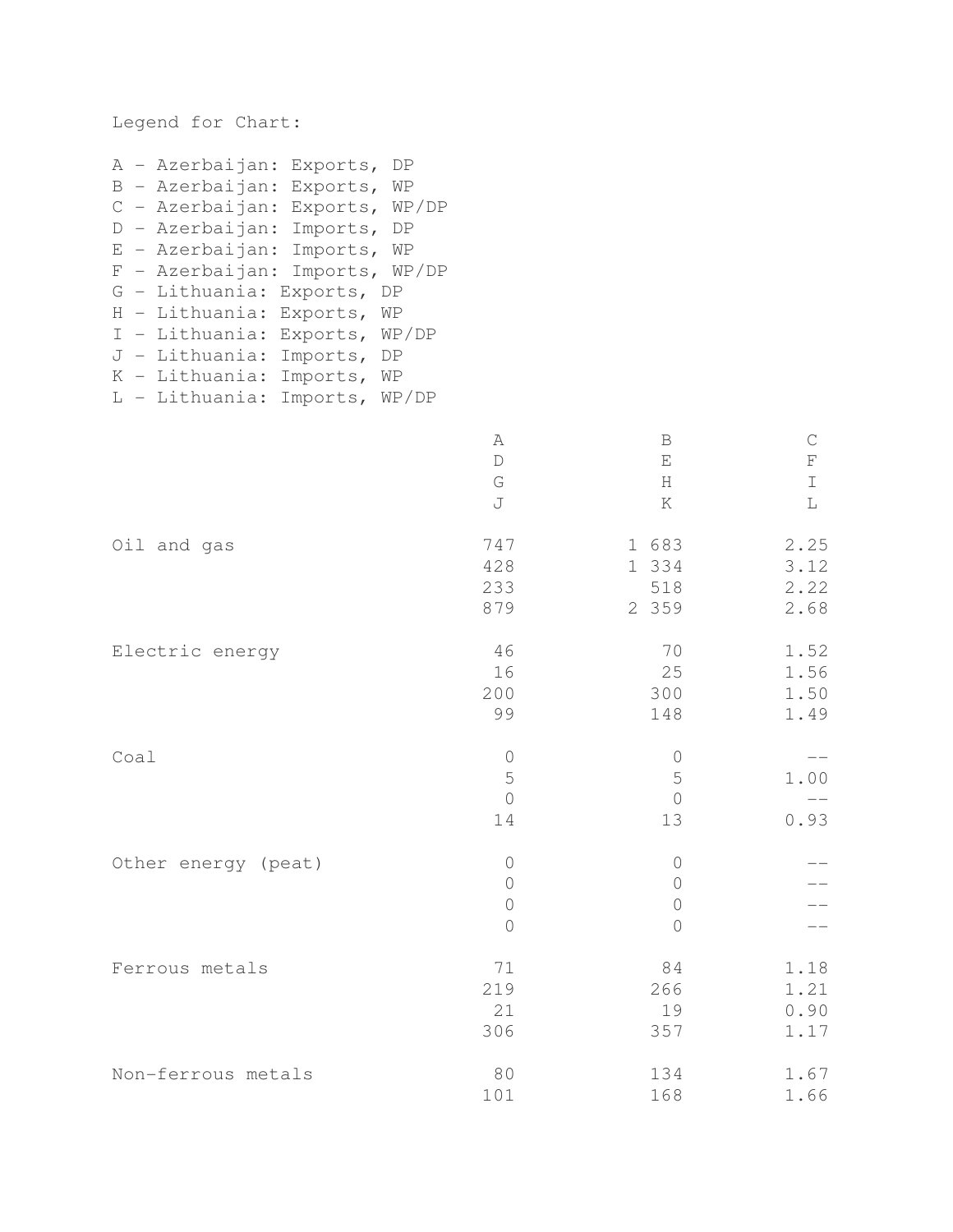|                                           | 7                        | 11                       | 1.57                         |
|-------------------------------------------|--------------------------|--------------------------|------------------------------|
|                                           | 158                      | 263                      | 1.66                         |
| Chemicals and products                    | 518                      | 427                      | 0.82                         |
|                                           | 488                      | 430                      | 0.88                         |
|                                           | 370                      | 298                      | 0.81                         |
|                                           | 735                      | 611                      | 0.83                         |
| Machine building                          | 936                      | 958                      | 1.02                         |
|                                           | 1 119                    | 1 126                    | 1.01                         |
|                                           | 1 832                    | 1 833                    | 1.00                         |
|                                           | 2 069                    | 2 417                    | 1.17                         |
| Wood and paper products                   | 15                       | $\mathcal{G}$            | 0.60                         |
|                                           | 117                      | 84                       | 0.72                         |
|                                           | 157                      | 120                      | 0.76                         |
|                                           | 183                      | 135                      | 0.74                         |
| Construction materials                    | 63                       | 54                       | 0.86                         |
|                                           | 94                       | 94                       | 1.00                         |
|                                           | 66                       | 63                       | 0.95                         |
|                                           | 113                      | 105                      | 0.93                         |
| Light industry                            | 1 366                    | 442                      | 0.32                         |
|                                           | 708                      | 208                      | 0.29                         |
|                                           | 1 394                    | 432                      | 0.31                         |
|                                           | 664                      | 189                      | 0.28                         |
| Food industry                             | 1 749                    | 365                      | 0.21                         |
|                                           | 501                      | 247                      | 0.49                         |
|                                           | 720                      | 341                      | 0.47                         |
|                                           | 270                      | 103                      | 0.38                         |
| Other industrial branches                 | 254                      | 161                      | 0.63                         |
|                                           | 189                      | 118                      | 0.62                         |
|                                           | 48                       | 36                       | 0.75                         |
|                                           | 126                      | 86                       | 0.68                         |
| Agricultural products<br>(unprocessed)    | 134<br>146<br>205<br>118 | 48<br>71<br>74<br>53     | 0.36<br>0.49<br>0.36<br>0.45 |
| Communications, transport<br>and services | 125<br>117<br>96<br>289  | 141<br>133<br>108<br>328 | 1.13<br>1.14<br>1.13<br>1.13 |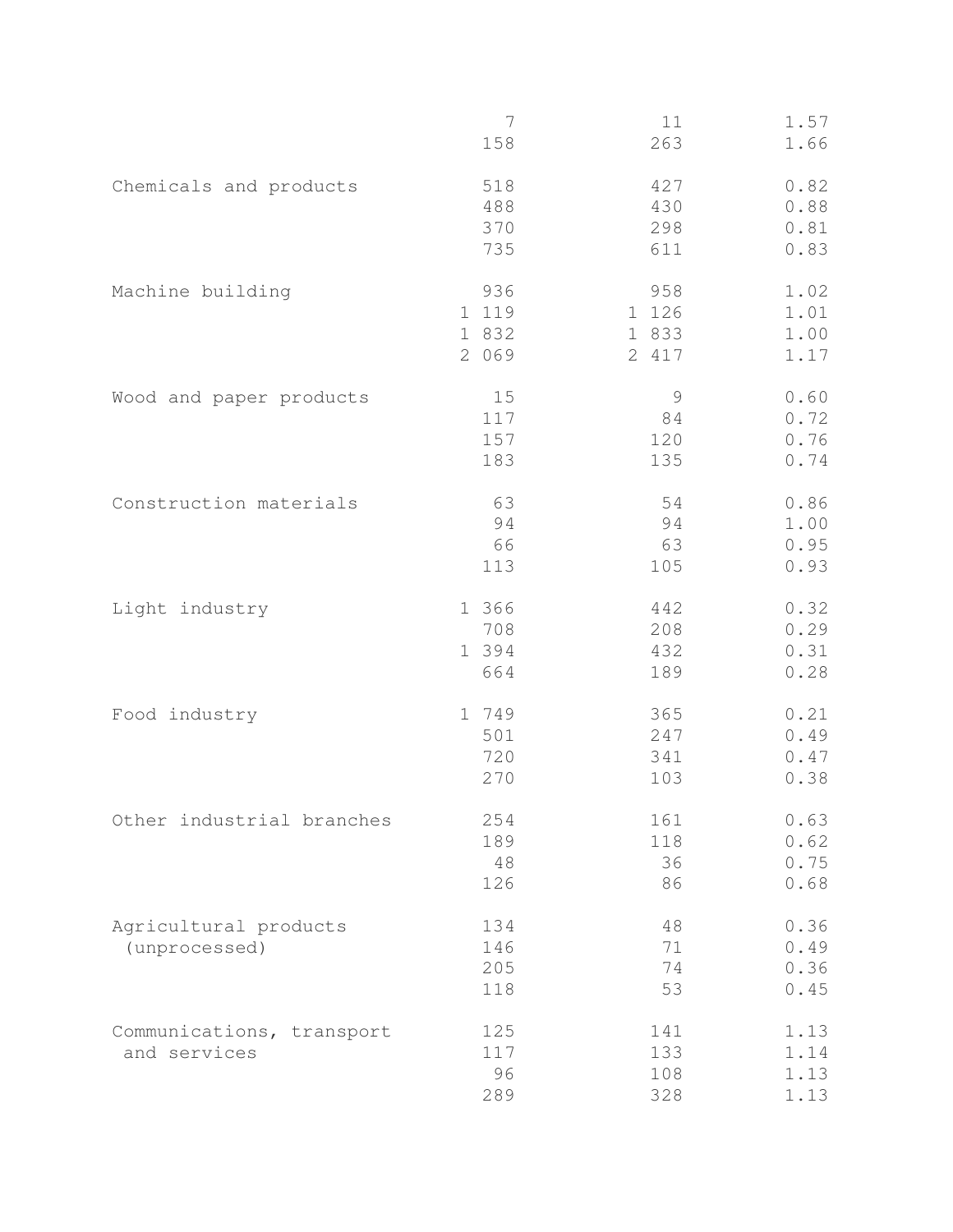| Non-oil and gas trade | 5 3 5 8 | 2 8 9 3 | 0.54 |
|-----------------------|---------|---------|------|
|                       | 3 819   | 2 974   | 0.78 |
|                       | 5 116   | 3 637   | 0.71 |
|                       | 5 1 4 3 | 4 810   | 0.94 |
| Total trade           | 6 105   | 4 576   | 0.75 |
|                       | 4 247   | 4 308   | 1.01 |
|                       | 5 349   | 4 155   | 0.78 |
|                       | 6 022   | 7 169   | 1.19 |

| A - Moldavia:<br>Exports,<br>DP  |
|----------------------------------|
| B - Moldavia:<br>Exports,<br>WP  |
| Exports, WP/DP<br>C - Moldavia:  |
| D - Moldavia: Imports, DP        |
| E - Moldavia: Imports, WP        |
| F - Moldavia: Imports, WP/DP     |
| G - Latvia: Exports, DP          |
| H - Latvia: Exports, WP          |
| I - Latvia: Exports, WP/DP       |
| J - Latvia: Imports, DP          |
| K - Latvia: Imports,<br>WP       |
| WP/DP<br>Imports,<br>L – Latvia: |
|                                  |

|                     | A           | $\mathbf B$   | С             |
|---------------------|-------------|---------------|---------------|
|                     | $\mathbb D$ | $\mathbf E$   | $\mathbf F$   |
|                     | G           | Η             | $\mathbbm{I}$ |
|                     | $\rm J$     | Κ             | $\mathbb L$   |
| Oil and gas         | $\bigcap$   | 0             |               |
|                     | 425         | 957           | 2.25          |
|                     | 6           | 13            | 2.17          |
|                     | 447         | 1 006         | 2.25          |
| Electric energy     | 22          | 33            | 1.50          |
|                     | 17          | 26            | 1.53          |
|                     | 88          | 131           | 1.49          |
|                     | 111         | 167           | 1.50          |
| Coal                | 0           | Ω             |               |
|                     | 119         | 111           | 0.93          |
|                     | $\bigcirc$  | $\circ$       |               |
|                     | 10          | $\mathcal{G}$ | 0.90          |
| Other energy (peat) | $\Omega$    | 0             |               |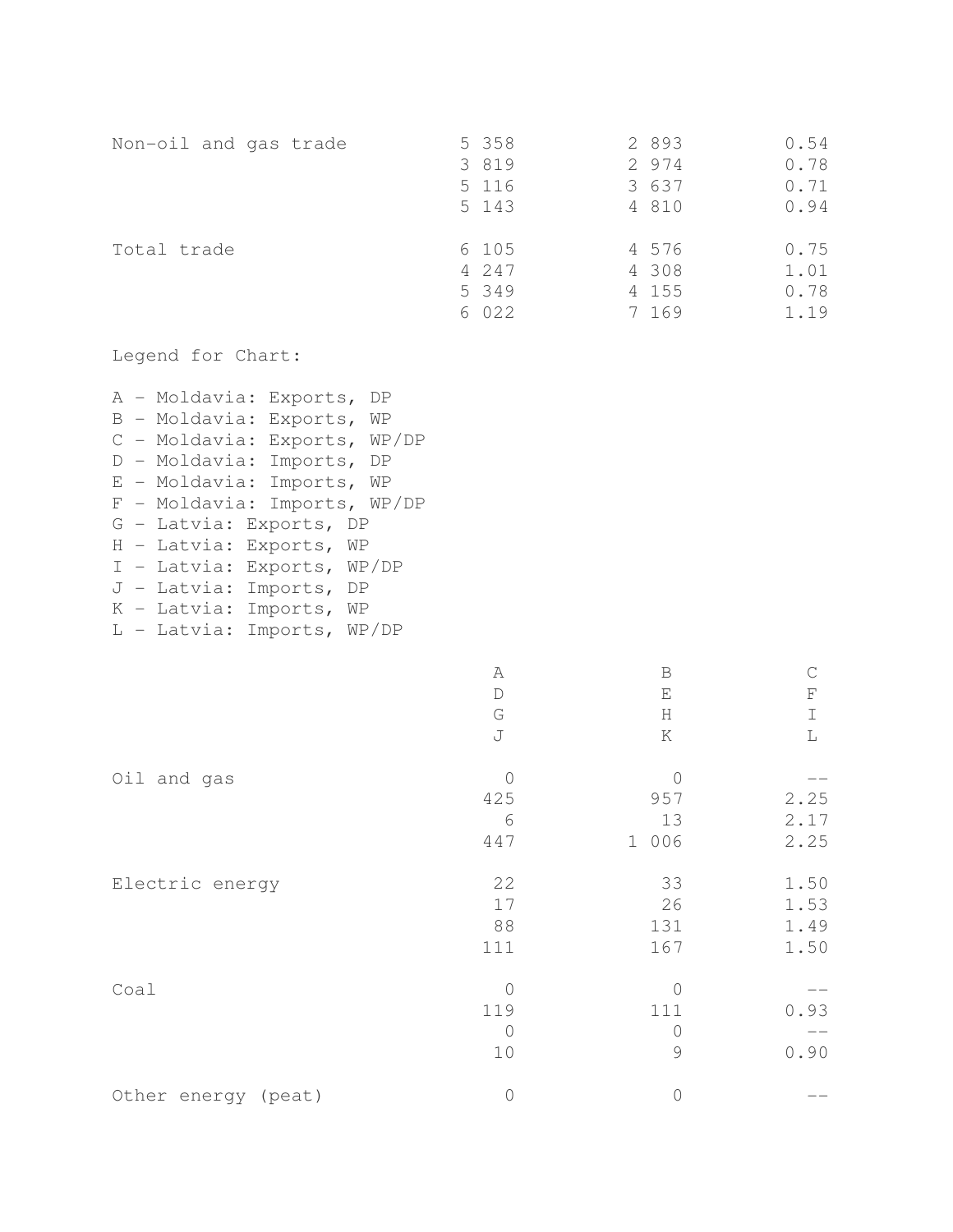|                           | $\bigcirc$<br>$\bigcirc$<br>$\bigcirc$ | $\bigcirc$<br>$\bigcirc$<br>$\bigcirc$ |                      |
|---------------------------|----------------------------------------|----------------------------------------|----------------------|
| Ferrous metals            | 59                                     | 72                                     | 1.22                 |
|                           | 286                                    | 335                                    | 1.17                 |
|                           | 95                                     | 115                                    | 1.21                 |
|                           | 347                                    | 415                                    | 1.20                 |
| Non-ferrous metals        | $\sqrt{a}$<br>150<br>13<br>139         | $\bigcirc$<br>251<br>22<br>232         | 1.67<br>1.69<br>1.67 |
| Chemicals and products    | 206                                    | 166                                    | 0.81                 |
|                           | 581                                    | 475                                    | 0.82                 |
|                           | 646                                    | 534                                    | 0.83                 |
|                           | 596                                    | 478                                    | 0.80                 |
| Machine building          | 978                                    | 974                                    | 1.00                 |
|                           | 1 504                                  | 1 705                                  | 1.13                 |
|                           | 1 376                                  | 1 566                                  | 1.14                 |
|                           | 1 588                                  | 1 795                                  | 1.13                 |
| Wood and paper products   | 81                                     | 58                                     | 0.72                 |
|                           | 205                                    | 156                                    | 0.76                 |
|                           | 115                                    | 78                                     | 0.68                 |
|                           | 136                                    | 100                                    | 0.74                 |
| Construction materials    | 59                                     | 63                                     | 1.07                 |
|                           | 117                                    | 110                                    | 0.94                 |
|                           | 69                                     | 50                                     | 0.72                 |
|                           | 65                                     | 68                                     | 1.05                 |
| Light industry            | 1 166                                  | 366                                    | 0.31                 |
|                           | 769                                    | 263                                    | 0.34                 |
|                           | 888                                    | 314                                    | 0.35                 |
|                           | 617                                    | 184                                    | 0.30                 |
| Food industry             | 2 621                                  | 661                                    | 0.25                 |
|                           | 257                                    | 118                                    | 0.46                 |
|                           | 1 082                                  | 589                                    | 0.54                 |
|                           | 231                                    | 80                                     | 0.35                 |
| Other industrial branches | 198                                    | 117                                    | 0.59                 |
|                           | 188                                    | 118                                    | 0.63                 |
|                           | 249                                    | 139                                    | 0.56                 |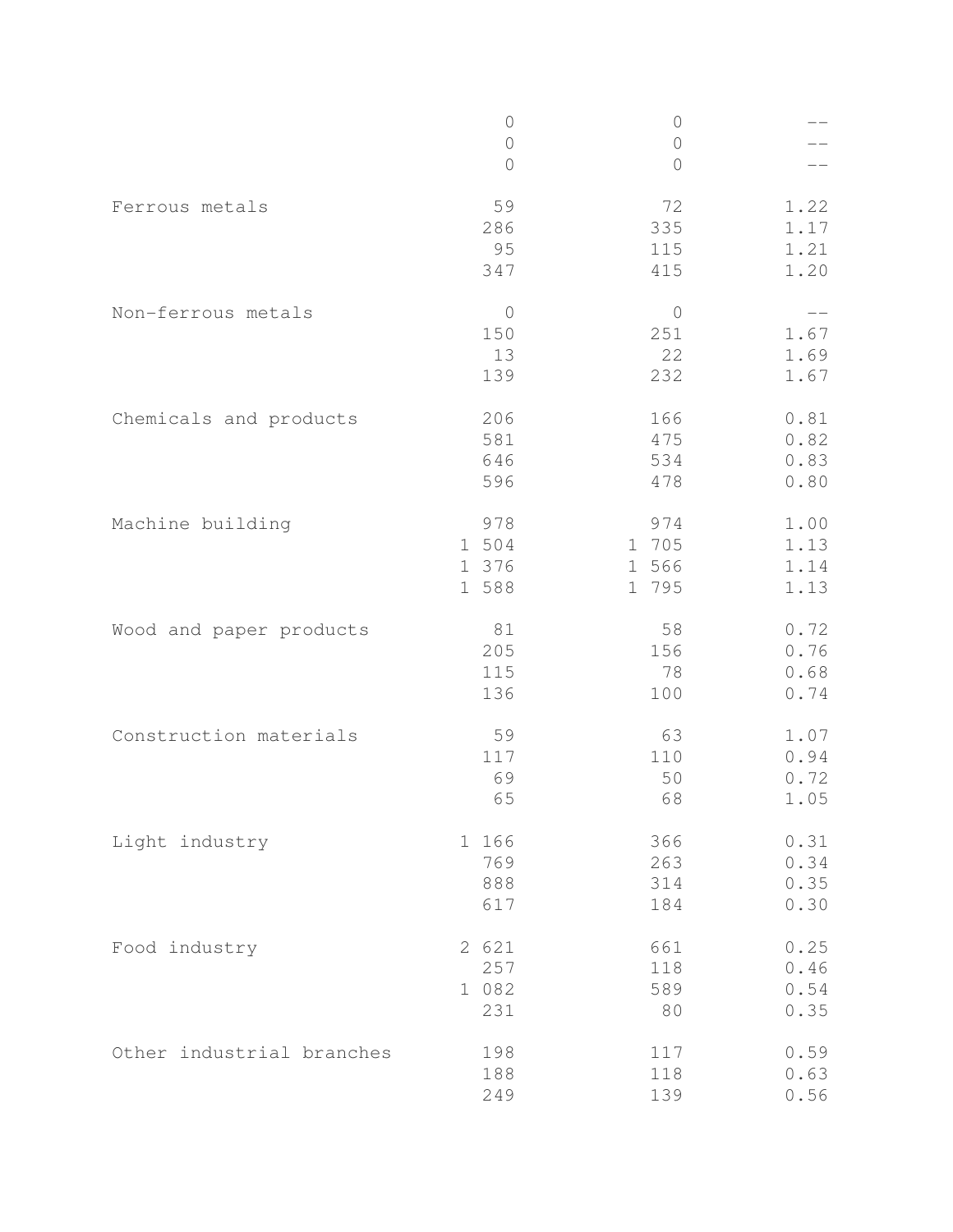|                           | 159     | 109     | 0.69 |
|---------------------------|---------|---------|------|
| Agricultural products     | 427     | 151     | 0.35 |
| (unprocessed)             | 150     | 73      | 0.49 |
|                           | 87      | 32      | 0.37 |
|                           | 107     | 50      | 0.47 |
| Communications, transport | 39      | 43      | 1.10 |
| and services              | 223     | 250     | 1.12 |
|                           | 315     | 358     | 1.14 |
|                           | 159     | 179     | 1.13 |
| Non-oil and gas trade     | 5 853   | 2 705   | 0.46 |
|                           | 4 567   | 3 990   | 0.87 |
|                           | 5 022   | 3 926   | 0.78 |
|                           | 4 264   | 3 867   | 0.91 |
| Total trade               | 5 853   | 2 705   | 0.46 |
|                           | 4 9 9 2 | 4 9 4 7 | 0.99 |
|                           | 5 028   | 3 939   | 0.78 |
|                           | 4 711   | 4 873   | 1.03 |

|  | A - Kirghizia: Exports, DP       |  |  |  |
|--|----------------------------------|--|--|--|
|  | B - Kirghizia: Exports, WP       |  |  |  |
|  | C - Kirghizia: Exports, WP/DP    |  |  |  |
|  | D - Kirghizia: Imports, DP       |  |  |  |
|  | E - Kirghizia: Imports, WP       |  |  |  |
|  | F - Kirghizia: Imports, WP/DP    |  |  |  |
|  | G - Tadzhikistan: Exports, DP    |  |  |  |
|  | H - Tadzhikistan: Exports, WP    |  |  |  |
|  | I - Tadzhikistan: Exports, WP/DP |  |  |  |
|  | J - Tadzhikistan: Imports, DP    |  |  |  |
|  | K - Tadzhikistan: Imports, WP    |  |  |  |
|  | L - Tadzhikistan: Imports, WP/DP |  |  |  |
|  |                                  |  |  |  |

|             | А<br>D<br>G<br>$\rm J$ | B<br>E<br>H<br>K | F<br>L |
|-------------|------------------------|------------------|--------|
| Oil and gas | 10                     | 34               | 3.40   |
|             | 269                    | 605              | 2.25   |
|             | 10                     | 32               | 3.20   |
|             | 271                    | 610              | 2.25   |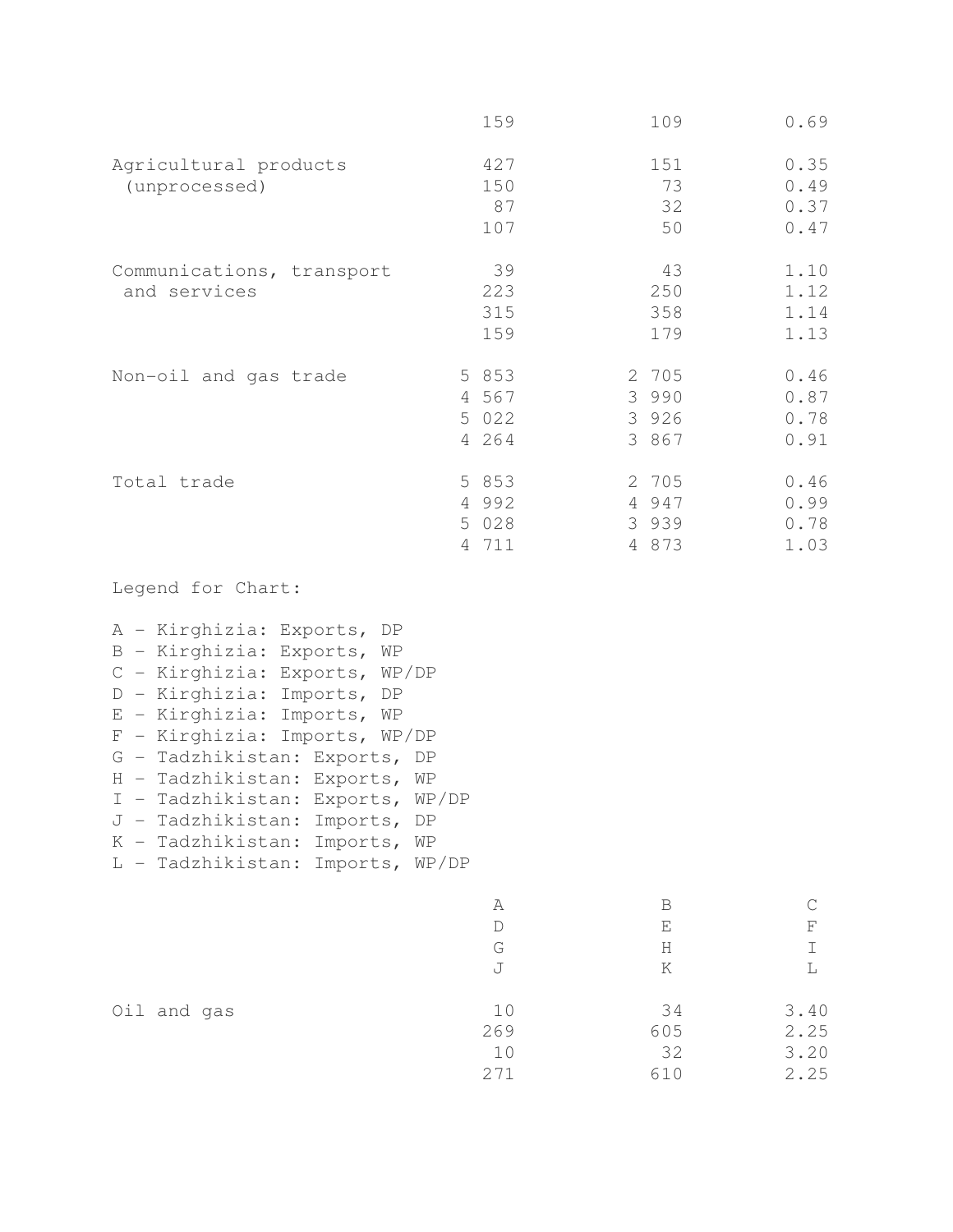| Electric energy         | 67                                                   | 101                                                  | 1.51 |
|-------------------------|------------------------------------------------------|------------------------------------------------------|------|
|                         | 34                                                   | 51                                                   | 1.50 |
|                         | 63                                                   | 94                                                   | 1.49 |
|                         | 71                                                   | 106                                                  | 1.49 |
| Coal                    | 22                                                   | 21                                                   | 0.95 |
|                         | 38                                                   | 36                                                   | 0.95 |
|                         | 5                                                    | $\overline{4}$                                       | 0.80 |
|                         | $\,8\,$                                              | $\overline{\phantom{a}}$                             | 0.88 |
| Other energy (peat)     | $\bigcirc$<br>$\bigcirc$<br>$\bigcirc$<br>$\sqrt{ }$ | $\bigcirc$<br>$\bigcirc$<br>$\bigcirc$<br>$\bigcirc$ |      |
| Ferrous metals          | 7                                                    | $\mathcal{G}$                                        | 1.29 |
|                         | 167                                                  | 189                                                  | 1.13 |
|                         | 4                                                    | 4                                                    | 1.00 |
|                         | 110                                                  | 129                                                  | 1.17 |
| Non-ferrous metals      | 145                                                  | 235                                                  | 1.62 |
|                         | 96                                                   | 156                                                  | 1.63 |
|                         | 298                                                  | 496                                                  | 1.66 |
|                         | 193                                                  | 322                                                  | 1.67 |
| Chemicals and products  | 23                                                   | 19                                                   | 0.83 |
|                         | 323                                                  | 269                                                  | 0.83 |
|                         | 119                                                  | 91                                                   | 0.76 |
|                         | 322                                                  | 258                                                  | 0.80 |
| Machine building        | 882                                                  | 1 099                                                | 1.25 |
|                         | 879                                                  | 906                                                  | 1.03 |
|                         | 228                                                  | 242                                                  | 1.06 |
|                         | 796                                                  | 859                                                  | 1.08 |
| Wood and paper products | 4                                                    | $\mathbf{2}$                                         | 0.50 |
|                         | 114                                                  | 80                                                   | 0.70 |
|                         | 3                                                    | $\sqrt{2}$                                           | 0.67 |
|                         | 124                                                  | 88                                                   | 0.71 |
| Construction materials  | 13                                                   | 13                                                   | 1.00 |
|                         | 69                                                   | 64                                                   | 0.93 |
|                         | 29                                                   | 28                                                   | 0.97 |
|                         | 54                                                   | 54                                                   | 1.00 |
| Light industry          | 640                                                  | 174                                                  | 0.27 |
|                         | 602                                                  | 200                                                  | 0.33 |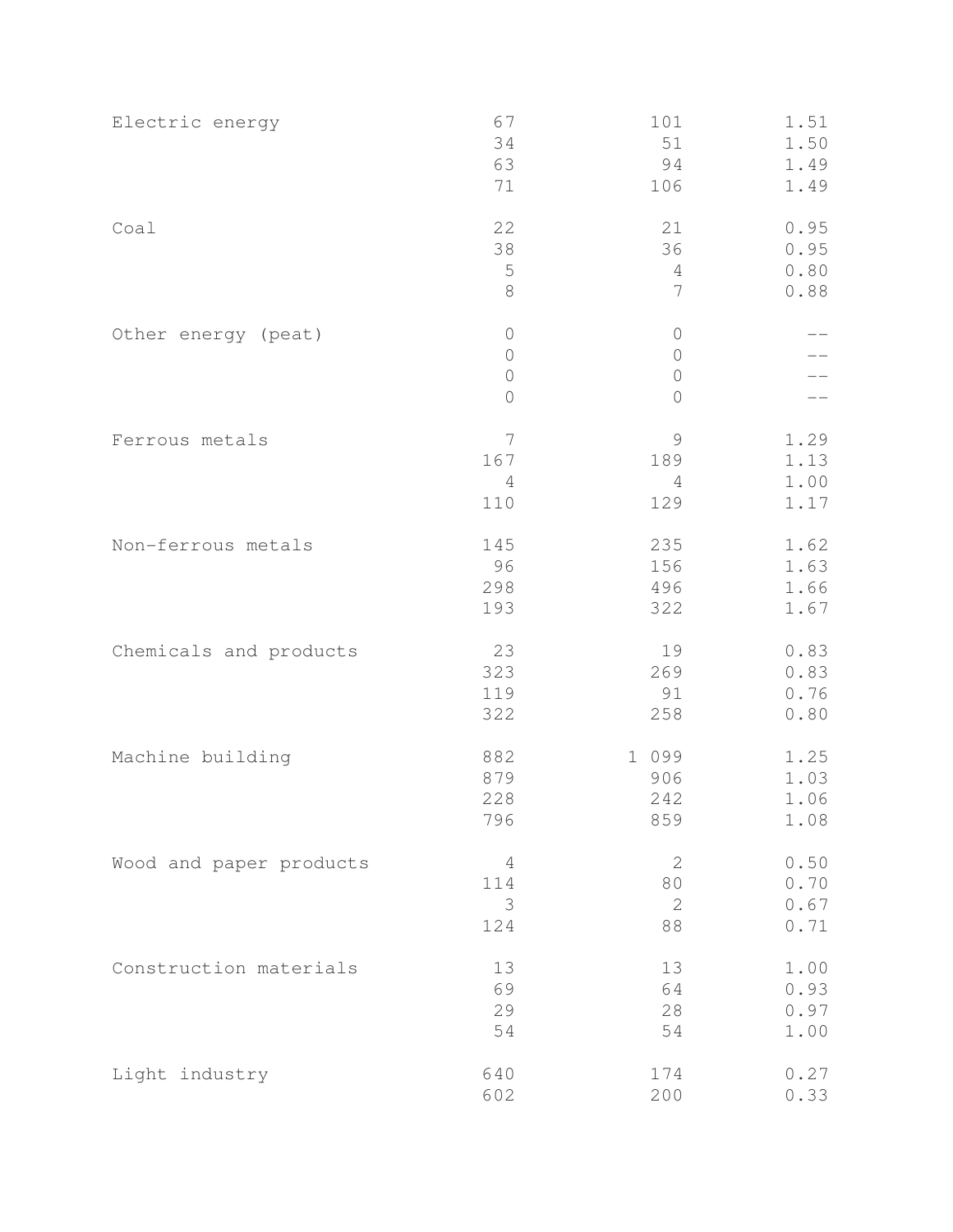|                                           | 1 061                  | 406                    | 0.38                         |
|-------------------------------------------|------------------------|------------------------|------------------------------|
|                                           | 558                    | 158                    | 0.28                         |
| Food industry                             | 508                    | 182                    | 0.36                         |
|                                           | 248                    | 103                    | 0.42                         |
|                                           | 405                    | 144                    | 0.36                         |
|                                           | 424                    | 170                    | 0.40                         |
| Other industrial branches                 | 21                     | 16                     | 0.76                         |
|                                           | 71                     | 43                     | 0.61                         |
|                                           | $\overline{4}$         | 3                      | 0.75                         |
|                                           | 105                    | 62                     | 0.59                         |
| Agricultural products<br>(unprocessed)    | 87<br>167<br>92<br>182 | 31<br>93<br>32<br>97   | 0.36<br>0.56<br>0.35<br>0.53 |
| Communications, transport<br>and services | 19<br>102<br>59<br>142 | 20<br>114<br>65<br>161 | 1.05<br>1.12<br>1.10<br>1.13 |
| Non-oil and gas trade                     | 2 436                  | 1 920                  | 0.79                         |
|                                           | 2 910                  | 2 3 0 5                | 0.79                         |
|                                           | 2 367                  | 1 611                  | 0.68                         |
|                                           | 3 088                  | 2 471                  | 0.80                         |
| Total trade                               | 2 446                  | 1 954                  | 0.80                         |
|                                           | 3 179                  | 2 910                  | 0.92                         |
|                                           | 2 377                  | 1 643                  | 0.69                         |
|                                           | 3 359                  | 3 081                  | 0.92                         |

|  | A - Armenia: Exports,<br>DP   |
|--|-------------------------------|
|  | B - Armenia: Exports, WP      |
|  | C - Armenia: Exports, WP/DP   |
|  | D - Armenia: Imports, DP      |
|  | E - Armenia: Imports, WP      |
|  | F - Armenia: Imports, WP/DP   |
|  | G - Turkmenia: Exports,<br>DP |
|  | H - Turkmenia: Exports, WP    |
|  | I - Turkmenia: Exports, WP/DP |
|  | J - Turkmenia: Imports,<br>DP |
|  | K - Turkmenia: Imports,<br>WΡ |
|  | $L$ - Turkmenia: Imports, WP/ |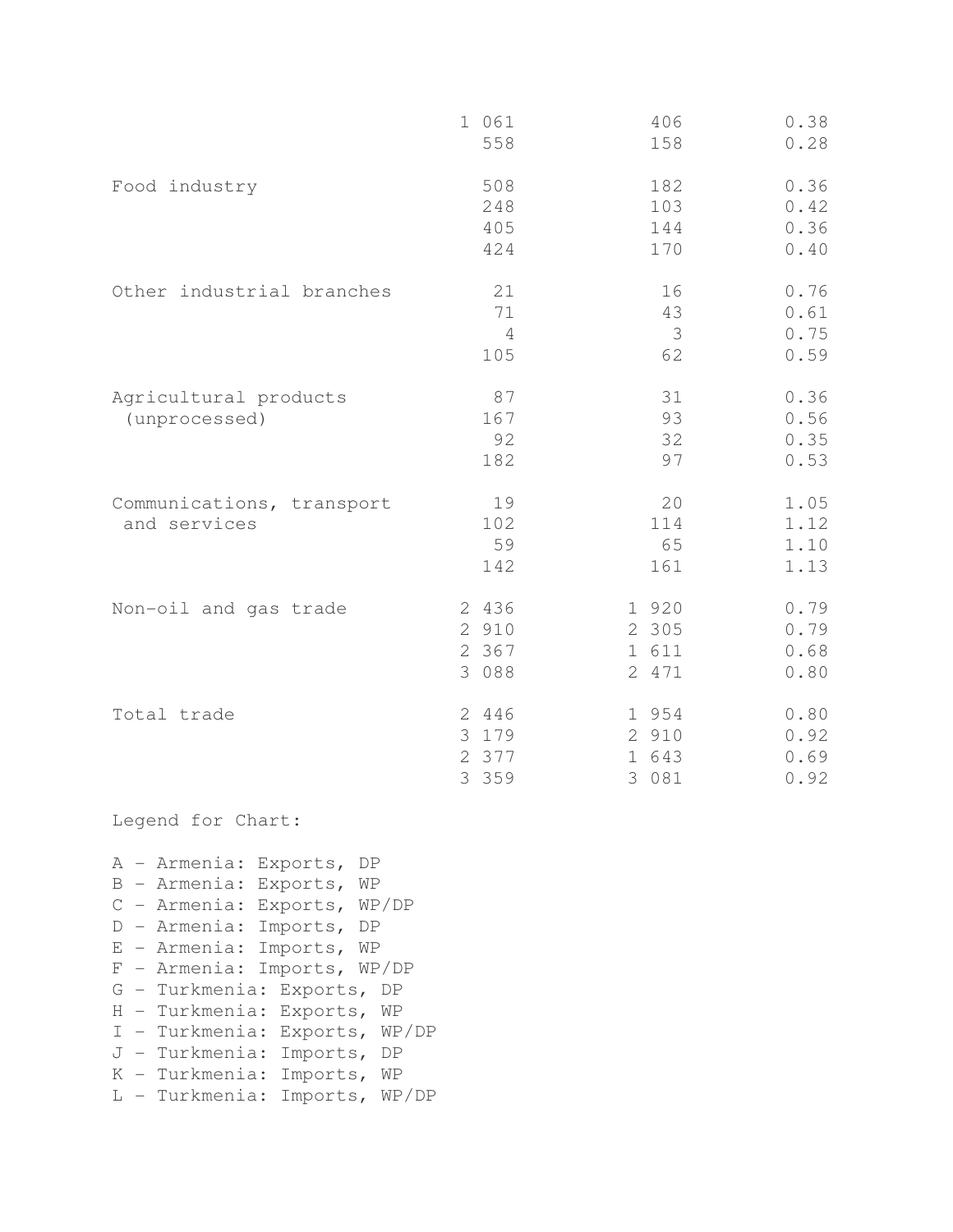|                         | A                                                 | $\, {\bf B}$                                         | $\mathsf{C}$         |
|-------------------------|---------------------------------------------------|------------------------------------------------------|----------------------|
|                         | $\mathbb D$                                       | $\mathbf E$                                          | $\overline{F}$       |
|                         | $\mathbb{G}% _{M_{1},M_{2}}^{\alpha,\beta}$       | $\rm H$                                              | $\mathbbm{I}$        |
|                         | $\rm J$                                           | K                                                    | $\mathbb L$          |
| Oil and gas             | $\circ$<br>273<br>696<br>79                       | $\bigcirc$<br>623<br>1 659<br>177                    | 2.28<br>2.38<br>2.24 |
| Electric energy         | 6                                                 | $\mathcal{G}$                                        | 1.50                 |
|                         | 18                                                | 27                                                   | 1.50                 |
|                         | 67                                                | 101                                                  | 1.51                 |
|                         | 10                                                | 15                                                   | 1.50                 |
| Coal                    | $\circ$<br>13<br>$\bigcirc$<br>5                  | $\bigcirc$<br>12<br>$\bigcirc$<br>5                  | 0.92<br>1.00         |
| Other energy (peat)     | $\bigcirc$<br>$\circ$<br>$\bigcirc$<br>$\bigcirc$ | $\bigcirc$<br>$\bigcirc$<br>$\bigcirc$<br>$\bigcirc$ |                      |
| Ferrous metals          | 14                                                | 17                                                   | 1.21                 |
|                         | 208                                               | 249                                                  | 1.20                 |
|                         | 3                                                 | $\overline{4}$                                       | 1.33                 |
|                         | 106                                               | 122                                                  | 1.15                 |
| Non-ferrous metals      | 85                                                | 137                                                  | 1.61                 |
|                         | 87                                                | 143                                                  | 1.64                 |
|                         | $\sqrt{6}$                                        | 10                                                   | 1.67                 |
|                         | $\mathcal{G}$                                     | 15                                                   | 1.67                 |
| Chemicals and products  | 204                                               | 175                                                  | 0.86                 |
|                         | 295                                               | 239                                                  | 0.81                 |
|                         | 147                                               | 152                                                  | 1.03                 |
|                         | 203                                               | 169                                                  | 0.83                 |
| Machine building        | 772                                               | 790                                                  | 1.02                 |
|                         | 850                                               | 843                                                  | 0.99                 |
|                         | 35                                                | 37                                                   | 1.06                 |
|                         | 959                                               | 1 192                                                | 1.24                 |
| Wood and paper products | $\mathcal{G}$                                     | 6                                                    | 0.67                 |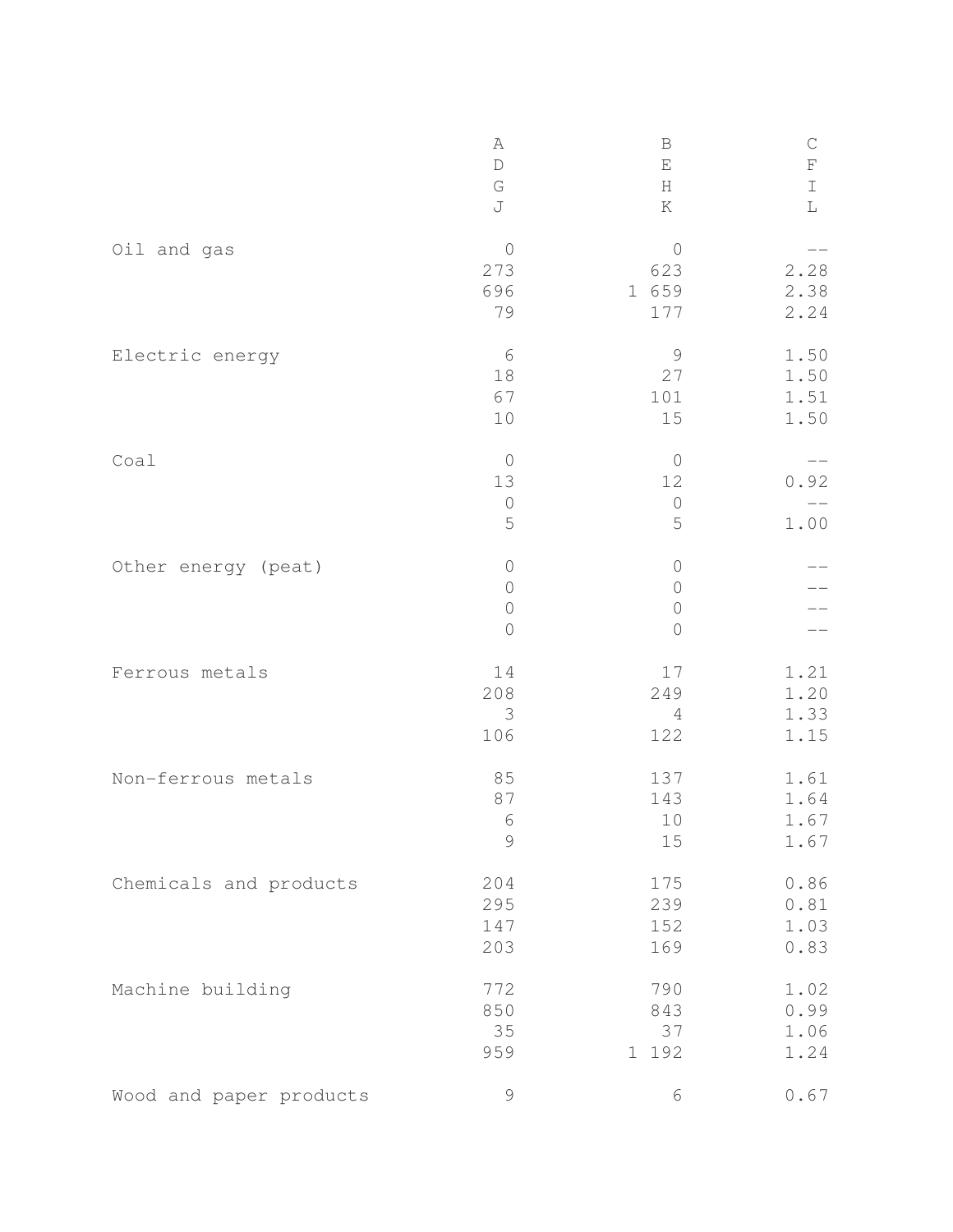|                                           | 100<br>$\bigcirc$<br>97 | 72<br>$\bigcirc$<br>64           | 0.72<br>0.66                 |
|-------------------------------------------|-------------------------|----------------------------------|------------------------------|
| Construction materials                    | 44                      | 47                               | 1.07                         |
|                                           | 57                      | 49                               | 0.86                         |
|                                           | 28                      | 31                               | 1.11                         |
|                                           | 50                      | 43                               | 0.86                         |
| Light industry                            | 1 483                   | 484                              | 0.33                         |
|                                           | 889                     | 275                              | 0.31                         |
|                                           | 1 083                   | 541                              | 0.50                         |
|                                           | 551                     | 162                              | 0.29                         |
| Food industry                             | 404                     | 68                               | 0.17                         |
|                                           | 368                     | 168                              | 0.46                         |
|                                           | 206                     | 112                              | 0.54                         |
|                                           | 445                     | 179                              | 0.40                         |
| Other industrial branches                 | 376                     | 230                              | 0.61                         |
|                                           | 199                     | 134                              | 0.67                         |
|                                           | 1                       | 1                                | 1.03                         |
|                                           | 180                     | 114                              | 0.63                         |
| Agricultural products<br>(unprocessed)    | 11<br>142<br>124<br>132 | $\overline{4}$<br>74<br>44<br>70 | 0.36<br>0.52<br>0.35<br>0.53 |
| Communications, transport<br>and services | 19<br>217<br>74<br>98   | 21<br>247<br>83<br>112           | 1.11<br>1.14<br>1.12<br>1.14 |
| Non-oil and gas trade                     | 3 428                   | 1 989                            | 0.58                         |
|                                           | 3 442                   | 2 532                            | 0.74                         |
|                                           | 1 773                   | 1 114                            | 0.63                         |
|                                           | 2 844                   | 2 261                            | 0.80                         |
| Total trade                               | 3 428                   | 1 989                            | 0.58                         |
|                                           | 3 715                   | 3 155                            | 0.85                         |
|                                           | 2 469                   | 2 773                            | 1.12                         |
|                                           | 2 923                   | 2 438                            | 0.83                         |

A - Estonia: Exports, DP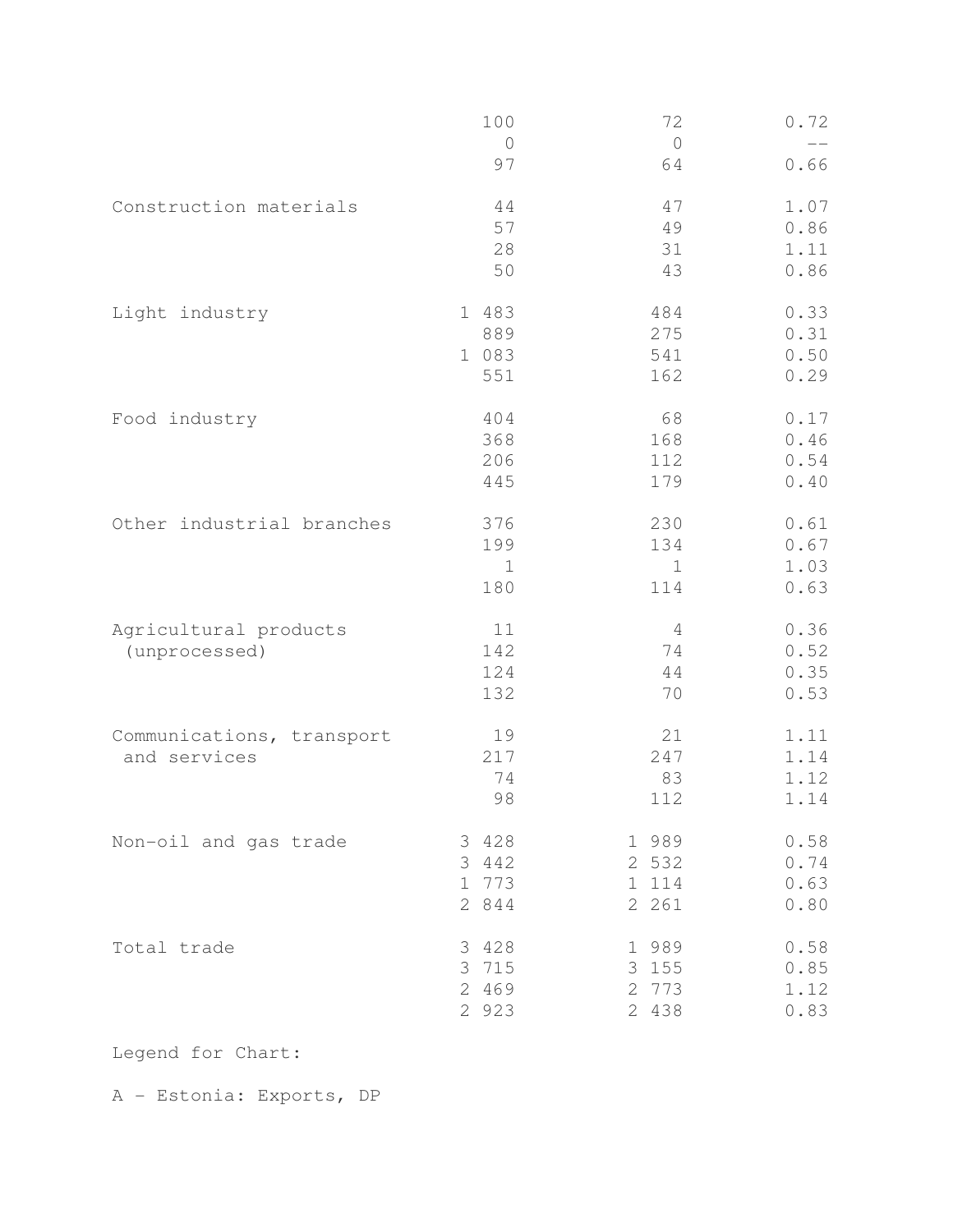| B - Estonia: Exports, WP<br>C - Estonia: Exports, WP/DP<br>D - Estonia: Imports, DP<br>E - Estonia: Imports,<br>WP<br>F - Estonia: Imports, WP/DP<br>G - All republics: Exports,<br>H - All republics: Exports,<br>I - All republics: Exports, WP/DP<br>J - All republics: Imports, DP<br>K - All republics: Imports, WP<br>L - All republics: Imports, WP/DP | DP<br>WP                           |                                           |                      |
|---------------------------------------------------------------------------------------------------------------------------------------------------------------------------------------------------------------------------------------------------------------------------------------------------------------------------------------------------------------|------------------------------------|-------------------------------------------|----------------------|
|                                                                                                                                                                                                                                                                                                                                                               | A                                  | $\mathbf B$                               | $\mathcal{C}$        |
|                                                                                                                                                                                                                                                                                                                                                               | $\mathbb D$                        | E                                         | $\mathbf{F}% _{0}$   |
|                                                                                                                                                                                                                                                                                                                                                               | G                                  | H                                         | $\mathbbm{I}$        |
|                                                                                                                                                                                                                                                                                                                                                               | $\rm J$                            | K                                         | $\mathbb L$          |
| Oil and gas                                                                                                                                                                                                                                                                                                                                                   | $\circ$<br>229<br>13 235<br>13 235 | $\bigcirc$<br>516<br>35 787<br>35 785     | 2.25<br>2.70<br>2.70 |
| Electric energy                                                                                                                                                                                                                                                                                                                                               | 112                                | 168                                       | 1.50                 |
|                                                                                                                                                                                                                                                                                                                                                               | 13                                 | 19                                        | 1.46                 |
|                                                                                                                                                                                                                                                                                                                                                               | 1 932                              | 2 8 9 8                                   | 1.50                 |
|                                                                                                                                                                                                                                                                                                                                                               | 1 931                              | 2 897                                     | 1.50                 |
| Coal                                                                                                                                                                                                                                                                                                                                                          | $\circ$<br>3<br>1 077<br>1 076     | $\circ$<br>3<br>1 007<br>1 007            | 1.00<br>0.94<br>0.94 |
| Other energy (peat)                                                                                                                                                                                                                                                                                                                                           | 13<br>$\bigcirc$<br>14<br>14       | $\mathcal{G}$<br>$\bigcirc$<br>$10$<br>10 | 0.69<br>0.71<br>0.71 |
| Ferrous metals                                                                                                                                                                                                                                                                                                                                                | 6                                  | $\overline{7}$                            | 1.17                 |
|                                                                                                                                                                                                                                                                                                                                                               | 140                                | 163                                       | 1.16                 |
|                                                                                                                                                                                                                                                                                                                                                               | 13 586                             | 16 048                                    | 1.18                 |
|                                                                                                                                                                                                                                                                                                                                                               | 13 585                             | 16 048                                    | 1.18                 |
| Non-ferrous metals                                                                                                                                                                                                                                                                                                                                            | 8                                  | 13                                        | 1.63                 |
|                                                                                                                                                                                                                                                                                                                                                               | 97                                 | 163                                       | 1.68                 |
|                                                                                                                                                                                                                                                                                                                                                               | 5 851                              | 9 729                                     | 1.66                 |
|                                                                                                                                                                                                                                                                                                                                                               | 5 850                              | 9 728                                     | 1.66                 |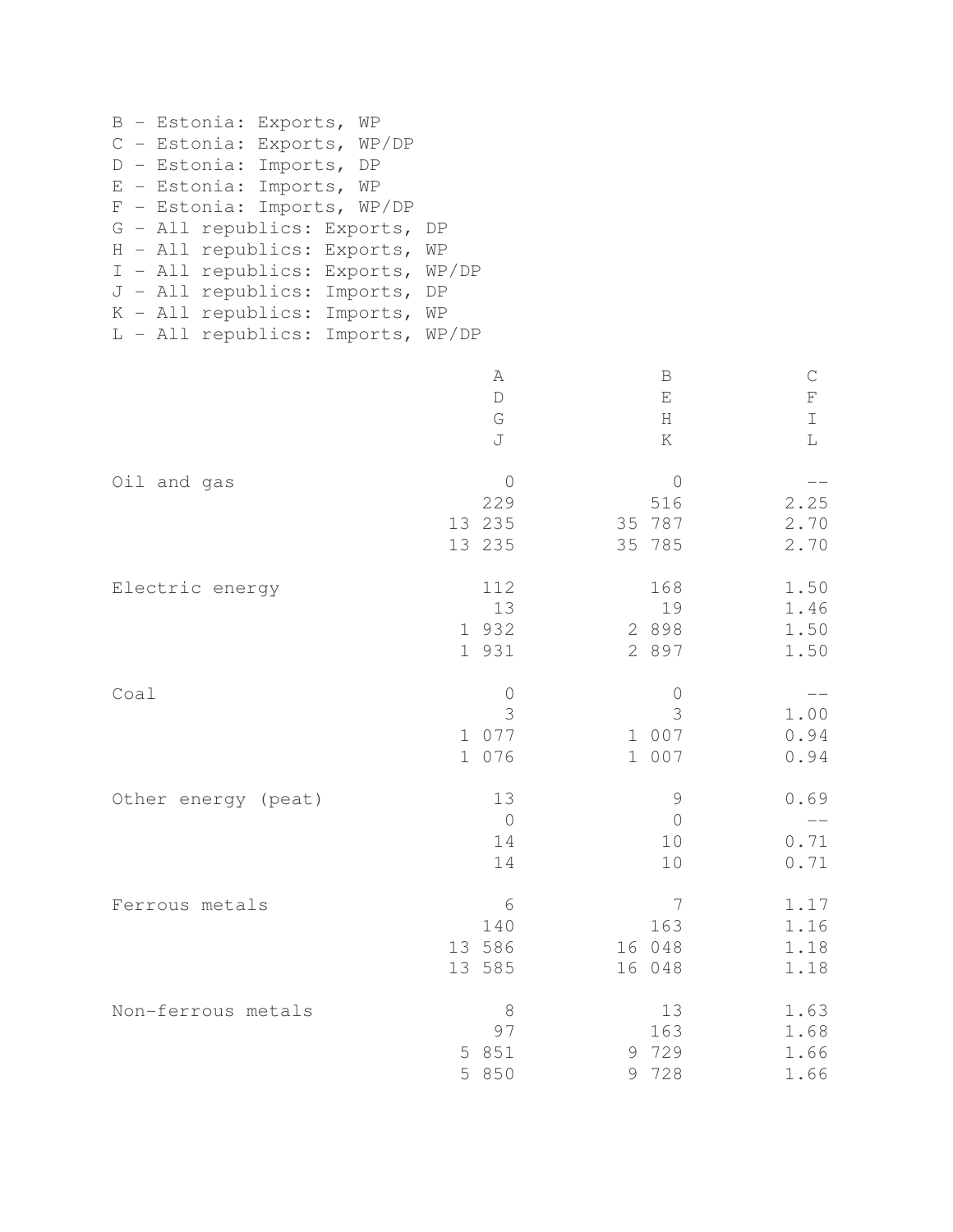| Chemicals and products                    | 296<br>460<br>18 930<br>18 930   | 245<br>388<br>15 714<br>15 713   | 0.83<br>0.84<br>0.83<br>0.83 |
|-------------------------------------------|----------------------------------|----------------------------------|------------------------------|
| Machine building                          | 542<br>1 015<br>59 582<br>59 583 | 559<br>1 258<br>65 915<br>65 908 | 1.03<br>1.24<br>1.11<br>1.11 |
| Wood and paper products                   | 128<br>74<br>5 143<br>5 142      | 78<br>51<br>3 711<br>3 712       | 0.61<br>0.69<br>0.72<br>0.72 |
| Construction materials                    | 29<br>46<br>2 656<br>2 655       | 27<br>42<br>2 578<br>2 580       | 0.93<br>0.91<br>0.97<br>0.97 |
| Light industry                            | 854<br>481<br>28 872<br>28 872   | 303<br>172<br>9 669<br>9 656     | 0.35<br>0.36<br>0.33<br>0.33 |
| Food industry                             | 632<br>291<br>21 592<br>21 591   | 295<br>107<br>8 2 2 0<br>8 219   | 0.47<br>0.37<br>0.38<br>0.38 |
| Other industrial branches                 | 70<br>94<br>5 4 4 1<br>5 4 4 2   | 43<br>66<br>3 424<br>3 424       | 0.61<br>0.70<br>0.63<br>0.63 |
| Agricultural products<br>(unprocessed)    | 42<br>104<br>6 387<br>6 386      | 16<br>47<br>2 8 9 8<br>2 899     | 0.38<br>0.45<br>0.45<br>0.45 |
| Communications, transport<br>and services | 168<br>111<br>4 257<br>4 257     | 190<br>123<br>4 731<br>4 731     | 1.13<br>1.11<br>1.11<br>1.11 |
| Non-oil and gas trade                     | 2 900<br>2 9 2 9                 | 1 952<br>2 600                   | 0.67<br>0.89                 |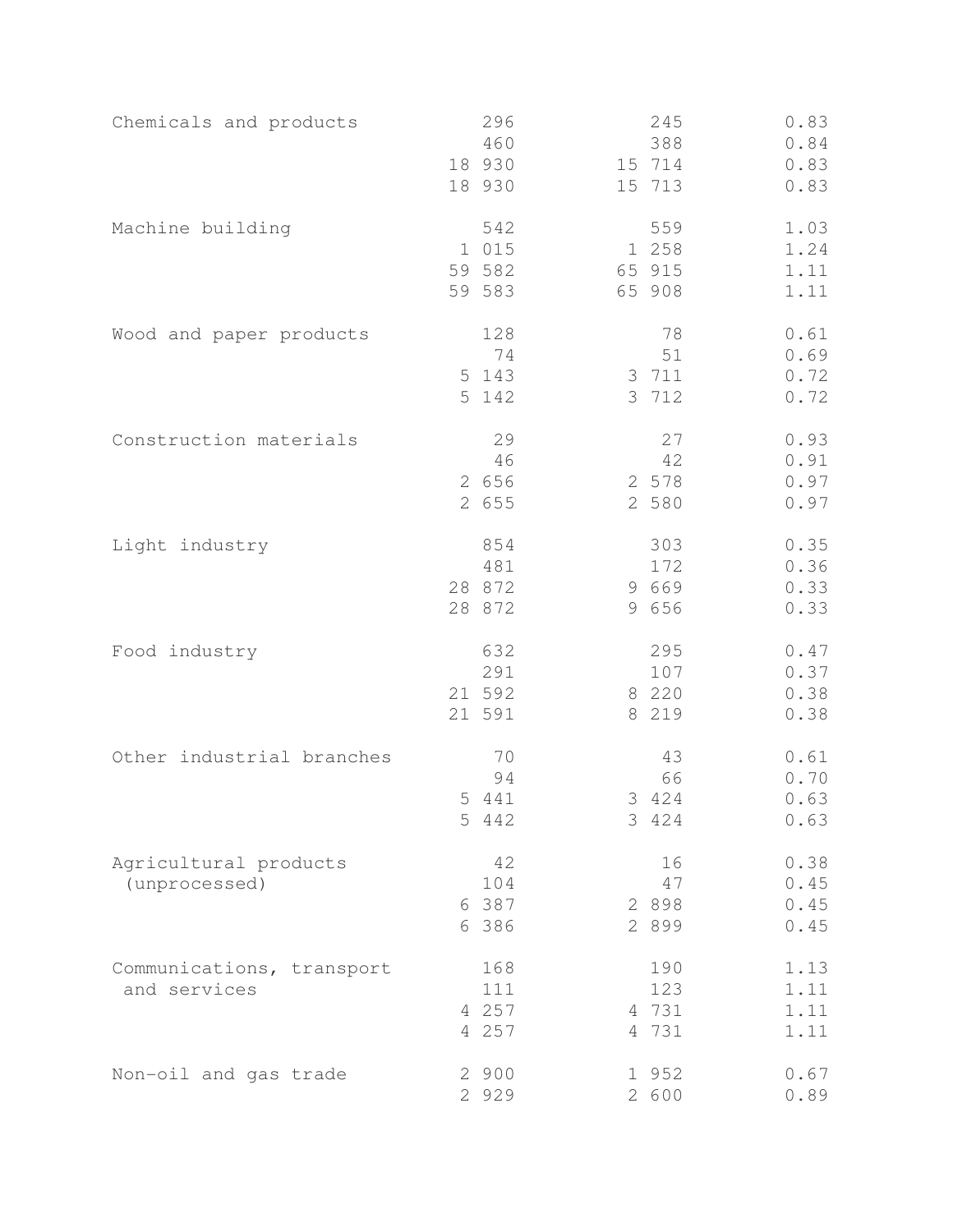|             | 175 309 |         |         | 146 551 | 0.84 |
|-------------|---------|---------|---------|---------|------|
|             | 175 312 |         | 146 529 |         | 0.84 |
| Total trade |         | 2 900   |         | 1952    | 0.67 |
|             |         | 3 158   |         | 3 116   | 0.99 |
|             | 188 544 |         |         | 182 338 | 0.97 |
|             |         | 188 547 | 182 314 |         | 0.97 |

Source: Own calculations based on the data from: The World Bank Statistical Handbook: States of the Former USSR; and Goskomstat SSSR.

#### **References**

Central Bank of Russia, Interstate Payments. Moscow, November 1992.

W. Max Corden, 'Integration and Trade Policy Issues in the Ex-Soviet Union', The World Bank, Policy Research Working Paper, No. 915, Washington, DC 1992.

Stanley Fischer, 'Russia and the Soviet Union then and Now', NBER Working Paper, No. 4077, May 1992.

I. S. Frantseva, 'The Difficult Path to Self-Identity: Disintegration of the Union and Inter-Republican Relations', Studies on Soviet Economic Development, 3, 1, 1992.

Goskomstat SSR, Information-Publication Centre, Osnovnye Pokazateli Balansov Narodnogo Khozyaistva SSR i Soyuznykh Respublik, 1990.

Alexander G. Granberg, 'The Economic Mechanism of Inter-Republic and Inter-Regional Relations', Problems of Economics, 33, 3, 1990, pp. 77-93.

Alexander G. Granberg, 'Mezhrepublikanskie ekonomicheskie svyazi', Vestnik Rossiiskoi Akademii Nauk, 2, 1992, pp. 3-14.

Barry Ickes & Rudi Ryterman, 'Entry without Exit: The Effects of Socialist Selection on the Soviet Industrial Structure', Paper presented at the Annual Conference of the American Economic Association, Anaheim, CA, 5 January 1993, mimeo.

Institute of International Finance, 'Central and East European Trade With the Soviet Union: Where Do We Go From Here?', Mimeo, September 1990.

International Monetary Fund, The World Bank, Organization for Economic Cooperation and Development, European Bank for Reconstruction and Development; eds, A Study of the Soviet Economy, 1 (Paris, February 1991, henceforth SSE).

Ulrich Koester & Roland Herrmann The EC-ACP Convention of Lome (Kiel, Wissenschaftsverlag Vauk, 1987).

Mordechai E. Kreinin, 'Some Economic Consequences of Reverse Preferences', Journal of Common Market Studies, 11, 1973, pp. 161-172.

Rolf Langhammer, 'Salient Features of Trade among Former Soviet Union Republics: Facts, Flows and Findings', Aussenwirtschaft, 47, 1992, pp. 253-277.

Rolf Langhammer, Matthew Sagers & Matthias Lucke, 'Regional Distribution of the Russian Federation's Export Earnings Outside the Former Soviet Union and Its Implications for Regional Economic Autonomy', Post-Soviet Geography, 23, 10, December 1992, pp. 617-634.